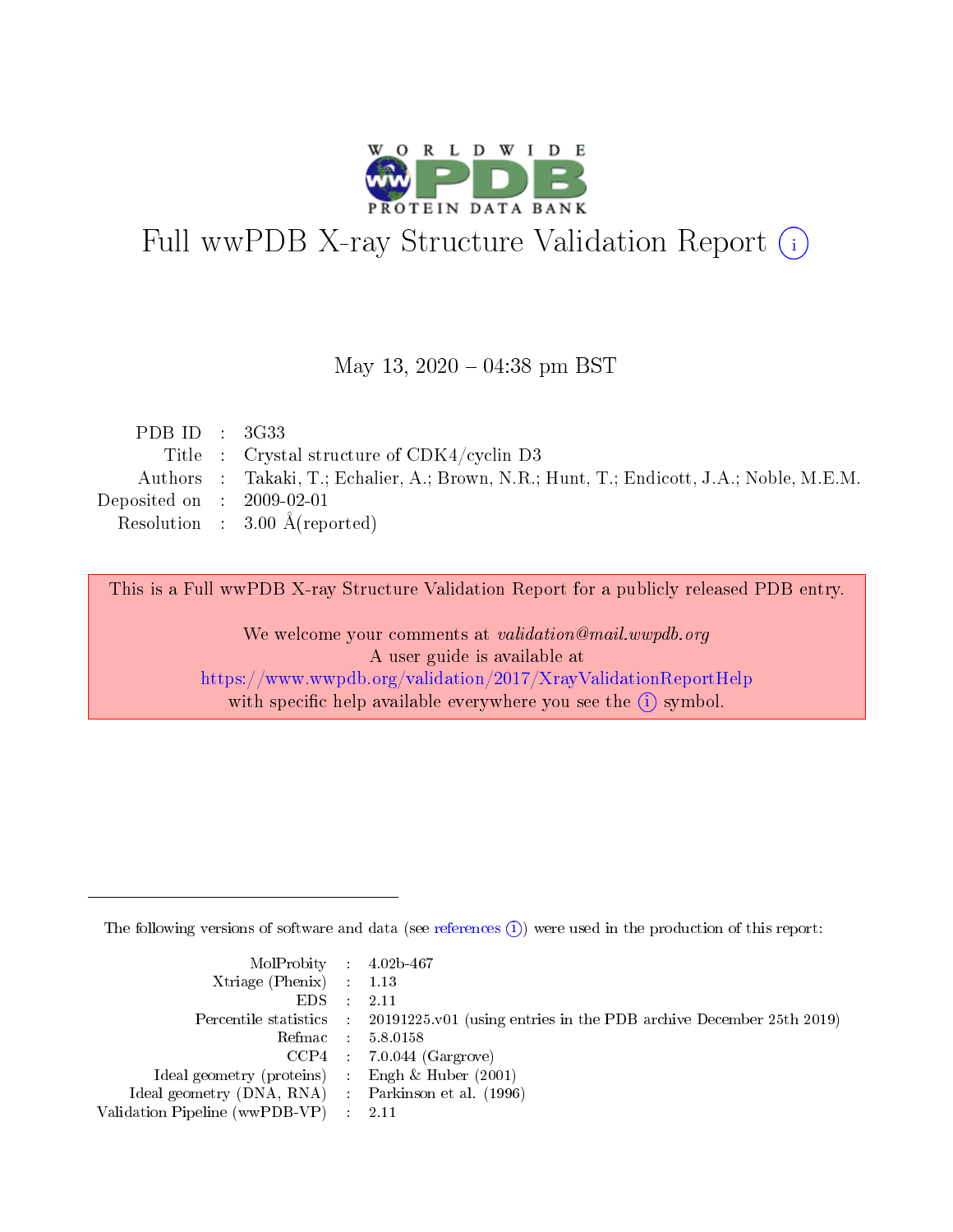# 1 [O](https://www.wwpdb.org/validation/2017/XrayValidationReportHelp#overall_quality)verall quality at a glance  $(i)$

The following experimental techniques were used to determine the structure: X-RAY DIFFRACTION

The reported resolution of this entry is 3.00 Å.

Percentile scores (ranging between 0-100) for global validation metrics of the entry are shown in the following graphic. The table shows the number of entries on which the scores are based.



| Metric                | Whole archive<br>$(\#\mathrm{Entries})$ | Similar resolution<br>$(\#\text{Entries},\, \text{resolution}\; \text{range}(\textup{\AA}))$ |
|-----------------------|-----------------------------------------|----------------------------------------------------------------------------------------------|
| $R_{free}$            | 130704                                  | $209\overline{2}$ $(3.00-3.00)$                                                              |
| Clashscore            | 141614                                  | $2416(3.00-3.00)$                                                                            |
| Ramachandran outliers | 138981                                  | $2333(3.00-3.00)$                                                                            |
| Sidechain outliers    | 138945                                  | $2336(3.00-3.00)$                                                                            |
| RSRZ outliers         | 127900                                  | $1990(3.00-3.00)$                                                                            |

The table below summarises the geometric issues observed across the polymeric chains and their fit to the electron density. The red, orange, yellow and green segments on the lower bar indicate the fraction of residues that contain outliers for  $>=3, 2, 1$  and 0 types of geometric quality criteria respectively. A grey segment represents the fraction of residues that are not modelled. The numeric value for each fraction is indicated below the corresponding segment, with a dot representing fractions  $\epsilon=5\%$  The upper red bar (where present) indicates the fraction of residues that have poor fit to the electron density. The numeric value is given above the bar.

| Mol | Chain  | $\vert$ Length |       | Quality of chain |     |     |        |  |  |
|-----|--------|----------------|-------|------------------|-----|-----|--------|--|--|
|     |        |                | 9%    |                  |     |     |        |  |  |
|     | A      | 308            |       | 61%              |     | 32% | 6%     |  |  |
|     |        |                | 10%   |                  |     |     |        |  |  |
|     | $\cap$ | 308            |       | 60%              |     | 33% | $.6\%$ |  |  |
|     |        |                | $2\%$ |                  |     |     |        |  |  |
| ച   | В      | 306            |       | 51%              | 23% |     | 25%    |  |  |
|     |        |                | $\%$  |                  |     |     |        |  |  |
| ച   |        | 306            |       | 52%              | 22% |     | 25%    |  |  |

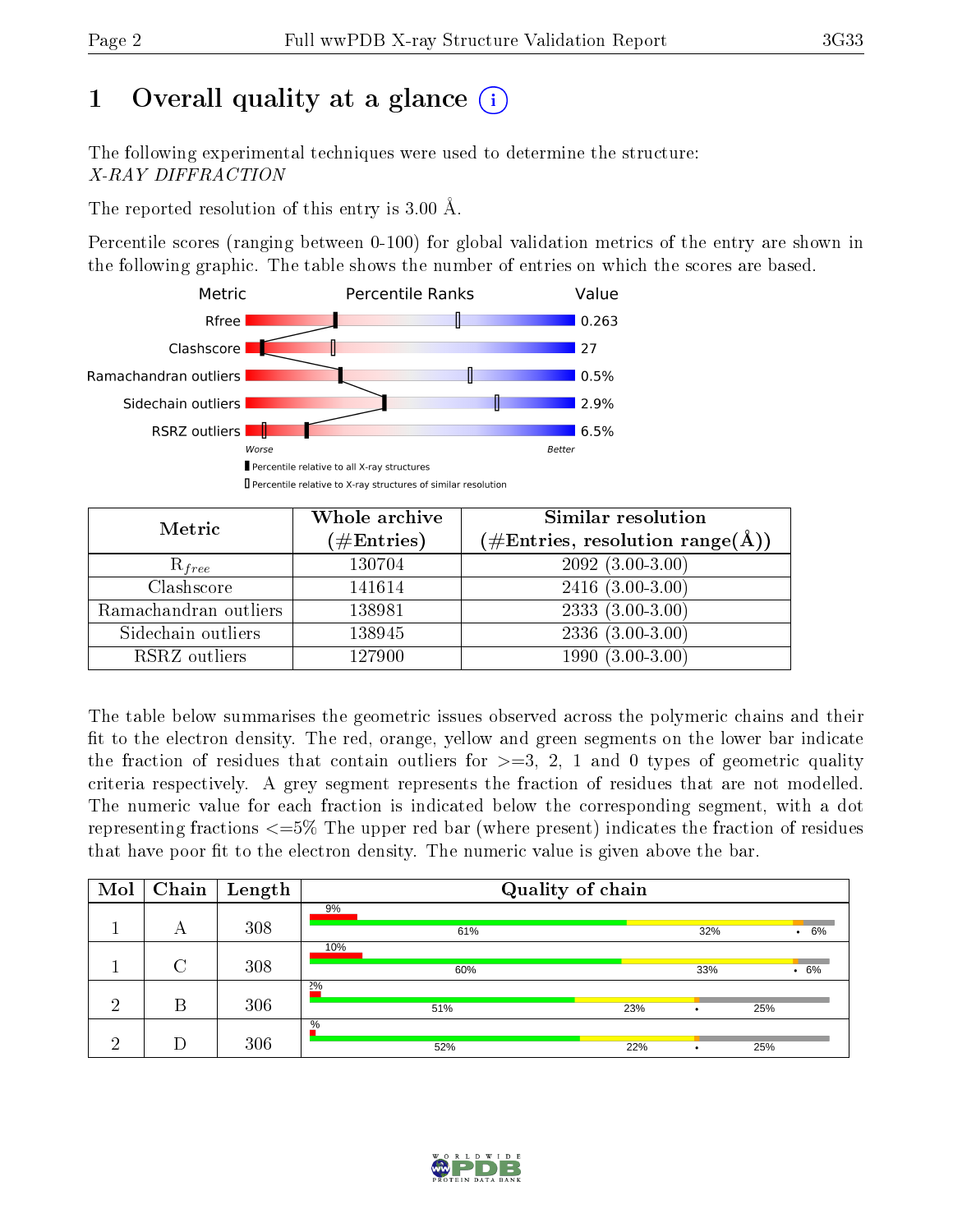# 2 Entry composition  $\left( \cdot \right)$

There are 2 unique types of molecules in this entry. The entry contains 8158 atoms, of which 0 are hydrogens and 0 are deuteriums.

In the tables below, the ZeroOcc column contains the number of atoms modelled with zero occupancy, the AltConf column contains the number of residues with at least one atom in alternate conformation and the Trace column contains the number of residues modelled with at most 2 atoms.

|  |  | Mol   Chain   Residues |             |      | Atoms |        |  | ZeroOcc   AltConf   Trace |  |
|--|--|------------------------|-------------|------|-------|--------|--|---------------------------|--|
|  |  | 291                    | Total C N O |      |       |        |  |                           |  |
|  |  |                        | 2268        | 1453 | 400   | 404 11 |  |                           |  |
|  |  |                        | Total C N O |      |       |        |  |                           |  |
|  |  | 291                    | 2268        | 1453 | 400   | 404    |  |                           |  |

Molecule 1 is a protein called Cell division protein kinase 4.

| Chain                       | Residue       | Modelled   | Actual | Comment               | Reference         |
|-----------------------------|---------------|------------|--------|-----------------------|-------------------|
| А                           |               | <b>GLY</b> |        | <b>EXPRESSION TAG</b> | <b>UNP P11802</b> |
| А                           | 2             | <b>PRO</b> |        | <b>EXPRESSION TAG</b> | <b>UNP P11802</b> |
| А                           | 3             | LEU        |        | <b>EXPRESSION TAG</b> | <b>UNP P11802</b> |
| А                           | 4             | <b>GLY</b> |        | <b>EXPRESSION TAG</b> | <b>UNP P11802</b> |
| А                           | 5             | SER.       |        | <b>EXPRESSION TAG</b> | <b>UNP P11802</b> |
| $\mathcal{C}$               |               | GLY        |        | <b>EXPRESSION TAG</b> | <b>UNP P11802</b> |
| $\cap$                      | $\mathcal{D}$ | <b>PRO</b> |        | <b>EXPRESSION TAG</b> | <b>UNP P11802</b> |
| $\mathcal{C}_{\mathcal{C}}$ | 3             | LEU        |        | <b>EXPRESSION TAG</b> | <b>UNP P11802</b> |
| $\cap$                      |               | <b>GLY</b> |        | <b>EXPRESSION TAG</b> | <b>UNP P11802</b> |
| C                           | 5             | <b>SER</b> |        | <b>EXPRESSION TAG</b> | <b>UNP P11802</b> |

There are 10 discrepancies between the modelled and reference sequences:

• Molecule 2 is a protein called CCND3 protein.

| Mol | Chain Residues | Atoms |                                                                         |    |  | $ZeroOcc \mid AltConf \mid Trace$ |  |  |
|-----|----------------|-------|-------------------------------------------------------------------------|----|--|-----------------------------------|--|--|
|     | 229            | Total |                                                                         |    |  |                                   |  |  |
|     |                | 1815. | 1153 316 329                                                            |    |  | $-17$                             |  |  |
|     | 228            |       | $\begin{matrix} \text{Total} \quad & \text{C} \quad \quad \end{matrix}$ | N. |  |                                   |  |  |
|     |                | 1807  | 1148 315 328                                                            |    |  | 16                                |  |  |

There are 28 discrepancies between the modelled and reference sequences:

| Chain |       | Residue   Modelled   Actual |                 | Comment                     | Reference         |
|-------|-------|-----------------------------|-----------------|-----------------------------|-------------------|
|       | -13   | MET                         | <b>Security</b> | EXPRESSION TAG              | $\Box$ UNP Q6FG62 |
|       | $-12$ |                             |                 | EXPRESSION TAG   UNP Q6FG62 |                   |

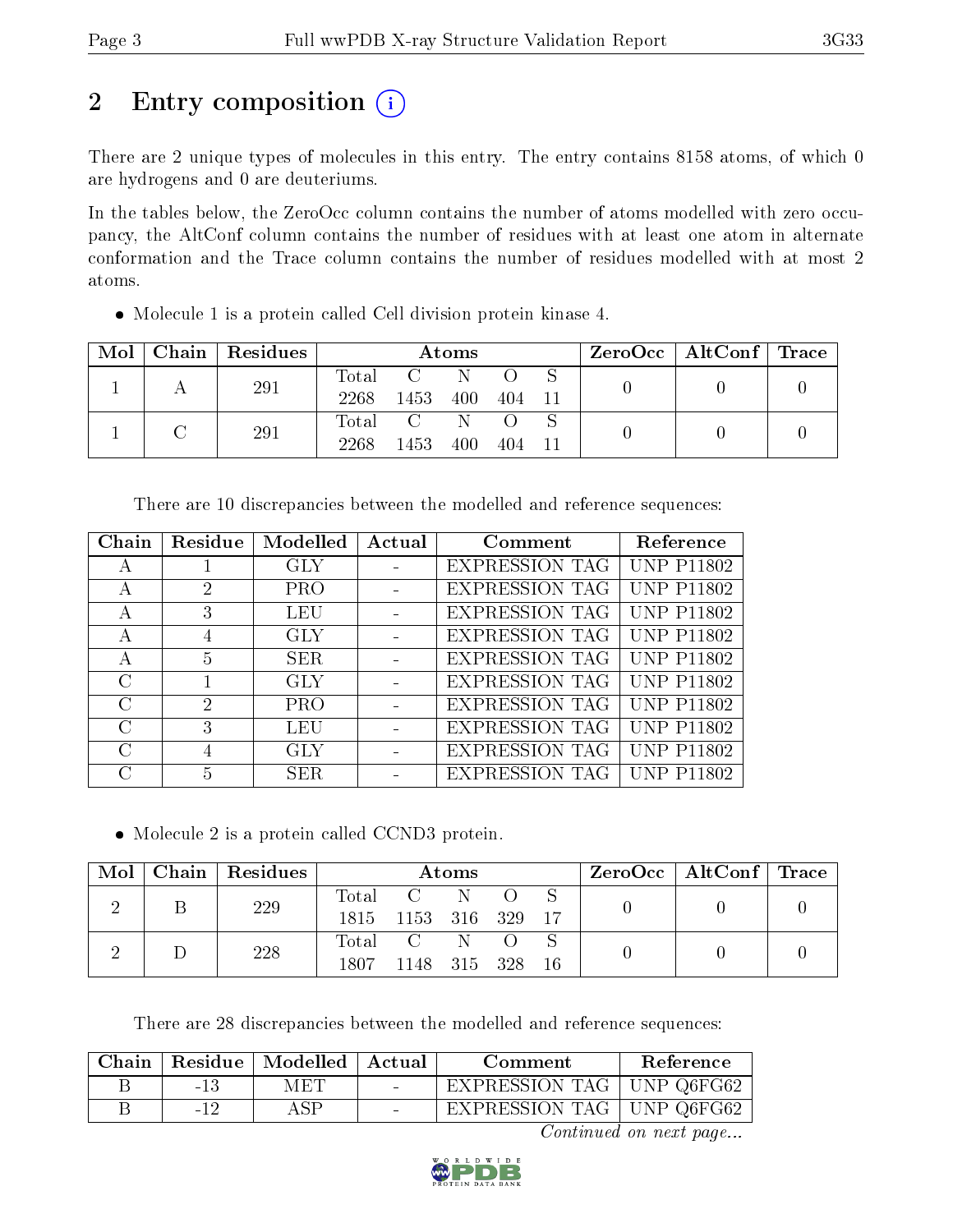| Chain                   | Residue         | Modelled                | Actual<br>Comment        |                       | Reference                                       |
|-------------------------|-----------------|-------------------------|--------------------------|-----------------------|-------------------------------------------------|
| B                       | $-11$           | <b>TYR</b>              |                          | <b>EXPRESSION TAG</b> | <b>UNP</b><br>Q6FG62                            |
| B                       | $-10$           | <b>LYS</b>              | $\equiv$                 | EXPRESSION TAG        | Q6FG62<br>UNP                                   |
| $\overline{\mathrm{B}}$ | $-9$            | $\overline{\text{ASP}}$ | $\blacksquare$           | <b>EXPRESSION TAG</b> | <b>UNP</b><br>Q6FG62                            |
| B                       | $-8$            | <b>ASP</b>              | ÷                        | <b>EXPRESSION TAG</b> | <b>UNP</b><br>Q6FG62                            |
| $\overline{\mathrm{B}}$ | $-\overline{7}$ | $\overline{\text{ASP}}$ | $\blacksquare$           | <b>EXPRESSION TAG</b> | <b>UNP</b><br>$\overline{\text{Q}6\text{FG}62}$ |
| B                       | $-6$            | <b>ASP</b>              | $\blacksquare$           | <b>EXPRESSION TAG</b> | <b>UNP</b><br>Q6FG62                            |
| B                       | $-5$            | <b>LYS</b>              | ÷                        | <b>EXPRESSION TAG</b> | <b>UNP</b><br>Q6FG62                            |
| B                       | $-4$            | <b>SER</b>              | ÷.                       | <b>EXPRESSION TAG</b> | Q6FG62<br><b>UNP</b>                            |
| B                       | $-3$            | PRO                     |                          | <b>EXPRESSION TAG</b> | <b>UNP</b><br>Q6FG62                            |
| B                       | $-2$            | <b>GLY</b>              | $\equiv$                 | <b>EXPRESSION TAG</b> | <b>UNP</b><br>Q6FG62                            |
| B                       | $-1$            | <b>GLY</b>              | $\equiv$                 | <b>EXPRESSION TAG</b> | <b>UNP</b><br>Q6FG62                            |
| $\overline{\mathrm{B}}$ | $\overline{0}$  | SER                     | ÷                        | <b>EXPRESSION TAG</b> | $\overline{UNP}$<br>Q6FG62                      |
| $\overline{D}$          | $-13$           | <b>MET</b>              | $\blacksquare$           | <b>EXPRESSION TAG</b> | <b>UNP</b><br>Q6FG62                            |
| $\mathbf D$             | $-12$           | ASP                     | $\overline{\phantom{0}}$ | <b>EXPRESSION TAG</b> | <b>UNP</b><br>Q6FG62                            |
| D                       | $-11$           | <b>TYR</b>              | ÷                        | <b>EXPRESSION TAG</b> | <b>UNP</b><br>Q6FG62                            |
| D                       | $-10$           | <b>LYS</b>              | $\blacksquare$           | <b>EXPRESSION TAG</b> | <b>UNP</b><br>Q6FG62                            |
| D                       | $-9$            | $\overline{\text{ASP}}$ | $\blacksquare$           | <b>EXPRESSION TAG</b> | <b>UNP</b><br>$\overline{\text{Q}6\text{FG}62}$ |
| D                       | $-8$            | ASP                     | $\equiv$                 | <b>EXPRESSION TAG</b> | <b>UNP</b><br>Q6FG62                            |
| D                       | $-7$            | <b>ASP</b>              | $\overline{\phantom{0}}$ | <b>EXPRESSION TAG</b> | <b>UNP</b><br>Q6FG62                            |
| $\overline{D}$          | $-6$            | <b>ASP</b>              | $\blacksquare$           | <b>EXPRESSION TAG</b> | <b>UNP</b><br>Q6FG62                            |
| D                       | $-5$            | $\overline{\text{LYS}}$ | ÷                        | <b>EXPRESSION TAG</b> | <b>UNP</b><br>Q6FG62                            |
| $\overline{\rm D}$      | $-4$            | SER                     |                          | <b>EXPRESSION TAG</b> | <b>UNP</b><br>$\overline{\text{Q}6\text{FG}62}$ |
| D                       | $-3$            | PRO                     | $\overline{\phantom{0}}$ | <b>EXPRESSION TAG</b> | <b>UNP</b><br>Q6FG62                            |
| D                       | $\overline{-2}$ | $\overline{\text{GLY}}$ | $\equiv$                 | <b>EXPRESSION TAG</b> | <b>UNP</b><br>Q6FG62                            |
| D                       | $-1$            | <b>GLY</b>              |                          | <b>EXPRESSION TAG</b> | <b>UNP</b><br>Q6FG62                            |
| D                       | $\overline{0}$  | <b>SER</b>              |                          | <b>EXPRESSION TAG</b> | <b>UNP</b><br>Q6FG62                            |

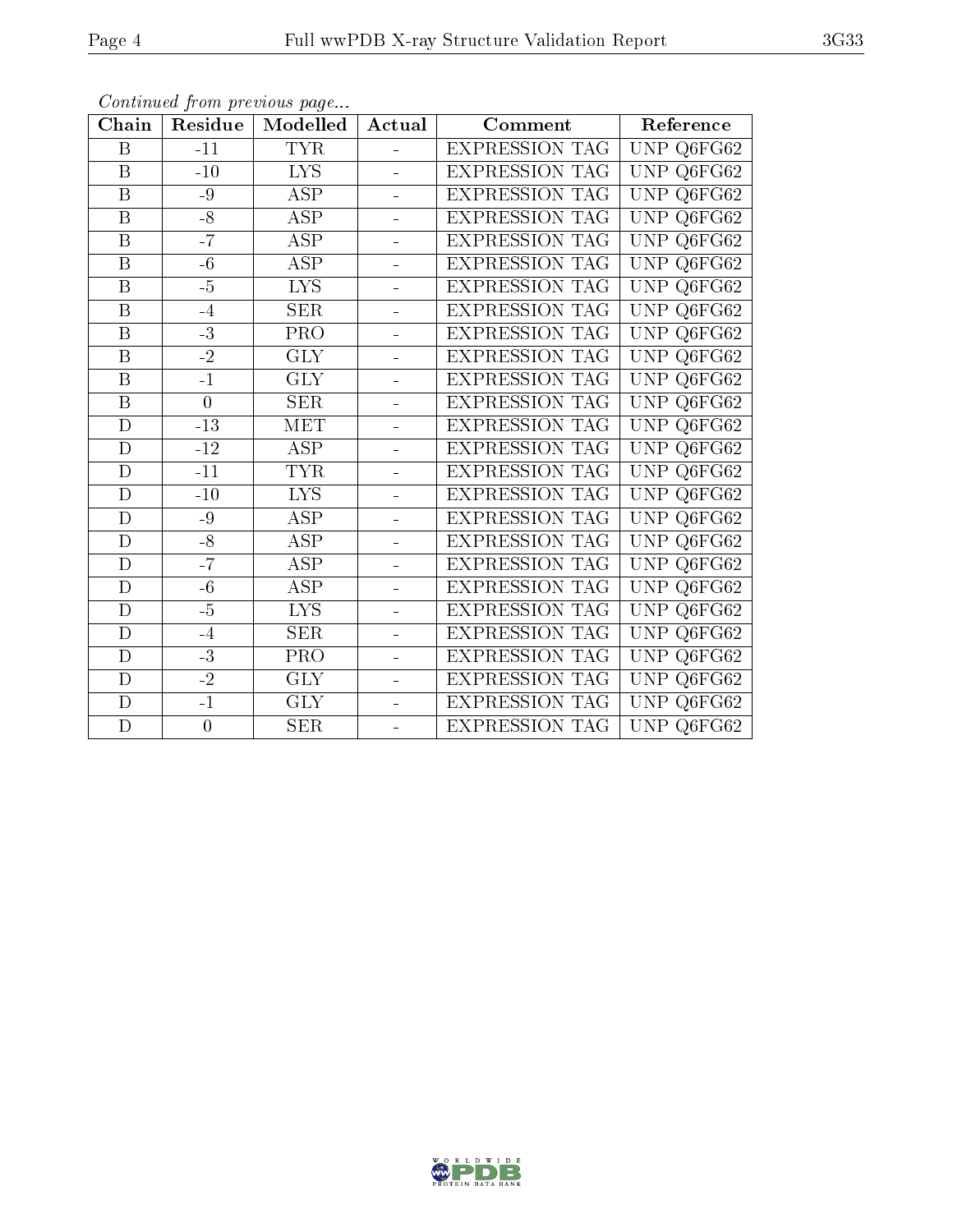## 3 Residue-property plots  $(i)$

These plots are drawn for all protein, RNA and DNA chains in the entry. The first graphic for a chain summarises the proportions of the various outlier classes displayed in the second graphic. The second graphic shows the sequence view annotated by issues in geometry and electron density. Residues are color-coded according to the number of geometric quality criteria for which they contain at least one outlier: green  $= 0$ , yellow  $= 1$ , orange  $= 2$  and red  $= 3$  or more. A red dot above a residue indicates a poor fit to the electron density (RSRZ  $> 2$ ). Stretches of 2 or more consecutive residues without any outlier are shown as a green connector. Residues present in the sample, but not in the model, are shown in grey.



• Molecule 1: Cell division protein kinase 4

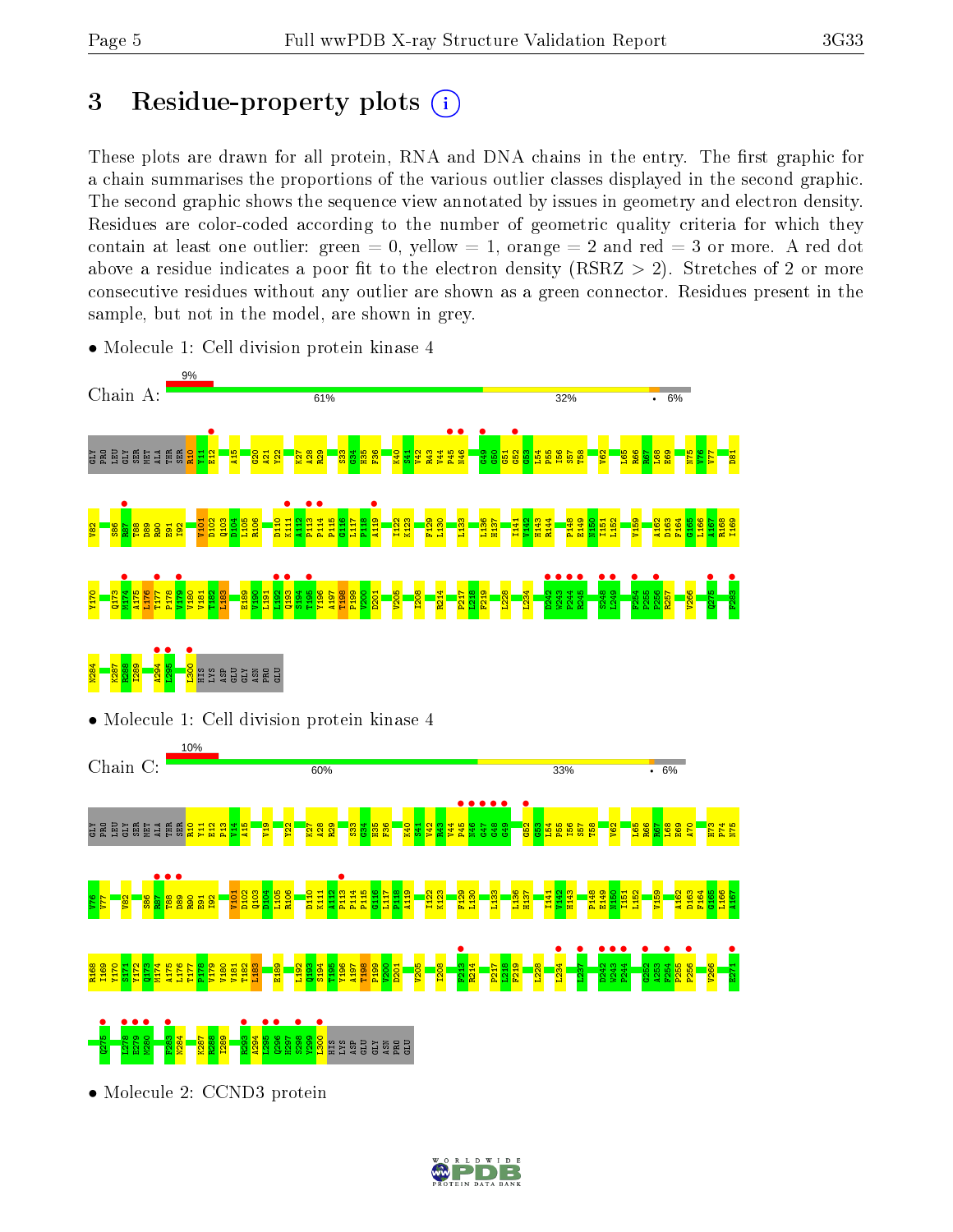

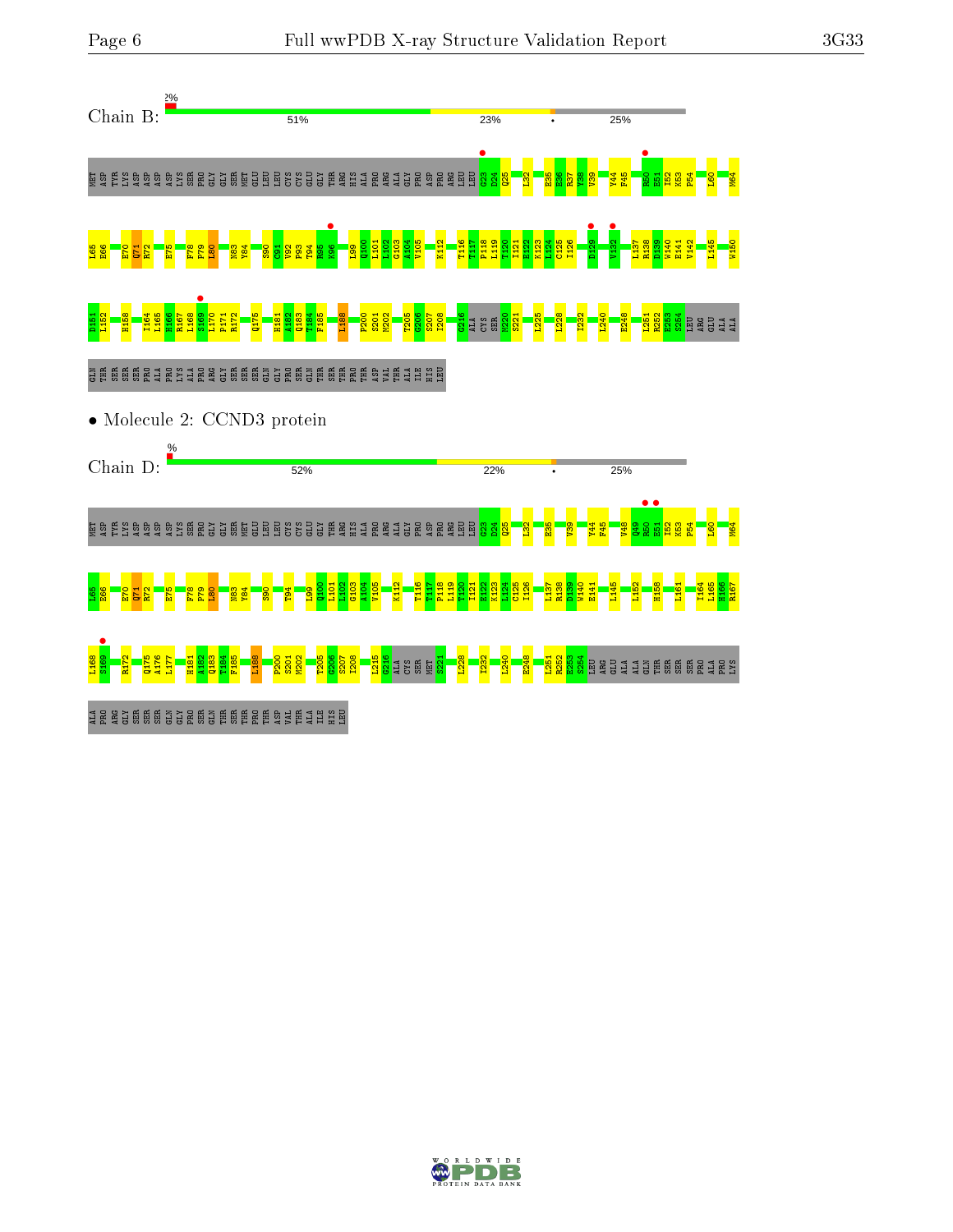# 4 Data and refinement statistics  $(i)$

| Property                                                             | <b>Value</b>                                        | Source     |
|----------------------------------------------------------------------|-----------------------------------------------------|------------|
| $\overline{\text{Space}}$ group                                      | P 42 21 2                                           | Depositor  |
| Cell constants                                                       | $141.30\text{\AA}$<br>141.30Å<br>$143.53\text{\AA}$ |            |
| a, b, c, $\alpha$ , $\beta$ , $\gamma$                               | $90.00^\circ$<br>$90.00^\circ$<br>$90.00^\circ$     | Depositor  |
| Resolution $(\AA)$                                                   | 47.19<br>3.00<br>$\frac{1}{2}$                      | Depositor  |
|                                                                      | 47.18<br>$-2.95$                                    | <b>EDS</b> |
| % Data completeness                                                  | 98.0 (47.19-3.00)                                   | Depositor  |
| (in resolution range)                                                | 97.5 (47.18-2.95)                                   | <b>EDS</b> |
| $R_{merge}$                                                          | 0.07                                                | Depositor  |
| $\frac{R_{sym}}{{}1}$                                                | 0.04                                                | Depositor  |
|                                                                      | $\overline{1.50}$ (at 2.96Å)                        | Xtriage    |
| Refinement program                                                   | <b>REFMAC 5.5.0066</b>                              | Depositor  |
|                                                                      | 0.281, 0.314                                        | Depositor  |
| $R, R_{free}$                                                        | 0.282<br>0.263<br>$\overline{a}$                    | DCC        |
| $R_{free}$ test set                                                  | 1538 reflections $(5.05\%)$                         | wwPDB-VP   |
| Wilson B-factor $(A^2)$                                              | 100.2                                               | Xtriage    |
| Anisotropy                                                           | 0.248                                               | Xtriage    |
| Bulk solvent $k_{sol}(e/\mathring{A}^3)$ , $B_{sol}(\mathring{A}^2)$ | $0.31$ , 77.4                                       | <b>EDS</b> |
| L-test for twinning <sup>2</sup>                                     | $< L >$ = 0.48, $< L2$ = 0.31                       | Xtriage    |
| Estimated twinning fraction                                          | $0.017$ for $-h, l, k$                              | Xtriage    |
|                                                                      | $0.010$ for $-l,-k,-h$                              |            |
| $F_o, F_c$ correlation                                               | 0.91                                                | <b>EDS</b> |
| Total number of atoms                                                | 8158                                                | wwPDB-VP   |
| Average B, all atoms $(A^2)$                                         | 39.0                                                | wwPDB-VP   |

Xtriage's analysis on translational NCS is as follows: The largest off-origin peak in the Patterson function is  $2.47\%$  of the height of the origin peak. No significant pseudotranslation is detected.

<sup>&</sup>lt;sup>2</sup>Theoretical values of  $\langle |L| \rangle$ ,  $\langle L^2 \rangle$  for acentric reflections are 0.5, 0.333 respectively for untwinned datasets, and 0.375, 0.2 for perfectly twinned datasets.



<span id="page-6-1"></span><span id="page-6-0"></span><sup>1</sup> Intensities estimated from amplitudes.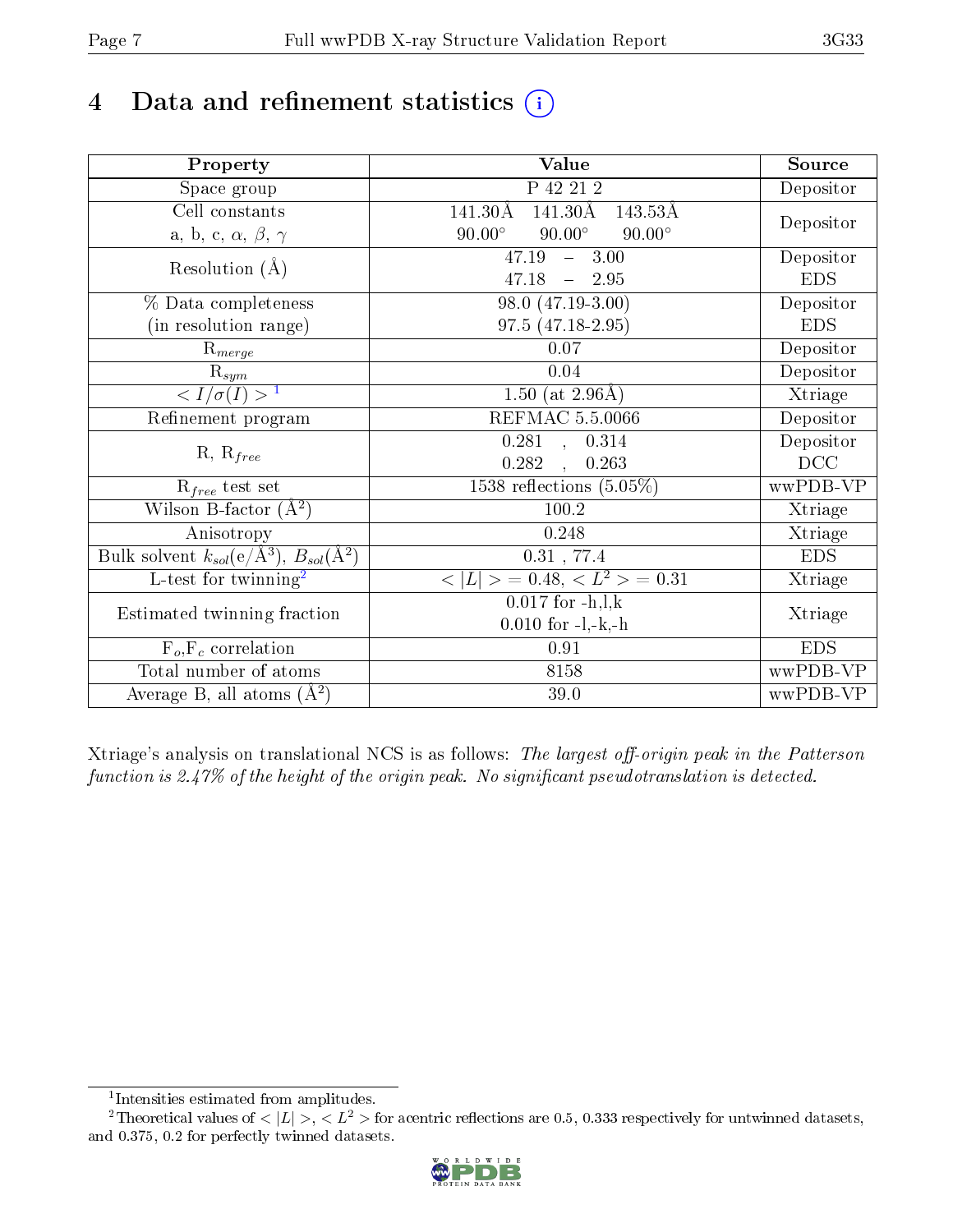# 5 Model quality  $(i)$

### 5.1 Standard geometry  $\overline{()}$

The Z score for a bond length (or angle) is the number of standard deviations the observed value is removed from the expected value. A bond length (or angle) with  $|Z| > 5$  is considered an outlier worth inspection. RMSZ is the root-mean-square of all Z scores of the bond lengths (or angles).

| Mol           | Chain |             | Bond lengths | Bond angles |        |  |
|---------------|-------|-------------|--------------|-------------|--------|--|
|               | RMSZ  | $\ Z\  > 5$ | <b>RMSZ</b>  | # $ Z  > 5$ |        |  |
| $\mathbf{1}$  |       | 0.21        | 0/2326       | 0.38        | 0/3164 |  |
| 1.            | C     | 0.21        | 0/2326       | 0.38        | 0/3164 |  |
| $\mathcal{D}$ | R     | 0.22        | 0/1847       | 0.37        | 0/2495 |  |
| $\mathcal{D}$ | Ð     | 0.22        | 0/1839       | 0.37        | /2485  |  |
| AĦ            | ΑH    | 0.22        | 8338         | 0.38        | 11308  |  |

There are no bond length outliers.

There are no bond angle outliers.

There are no chirality outliers.

There are no planarity outliers.

### 5.2 Too-close contacts  $\overline{()}$

In the following table, the Non-H and H(model) columns list the number of non-hydrogen atoms and hydrogen atoms in the chain respectively. The H(added) column lists the number of hydrogen atoms added and optimized by MolProbity. The Clashes column lists the number of clashes within the asymmetric unit, whereas Symm-Clashes lists symmetry related clashes.

| Mol | Chain |      | $\mid$ Non-H $\mid$ H(model) $\mid$ | H(added) | Clashes | <b>Symm-Clashes</b> |
|-----|-------|------|-------------------------------------|----------|---------|---------------------|
|     |       | 2268 |                                     | 2268     | 160     |                     |
|     |       | 2268 |                                     | 2268     | 166     |                     |
|     |       | 1815 |                                     | 1838     | 106     |                     |
|     |       | 1807 |                                     | 1829     | 93      |                     |
|     |       | 8158 |                                     | 8203     | 445     |                     |

The all-atom clashscore is defined as the number of clashes found per 1000 atoms (including hydrogen atoms). The all-atom clashscore for this structure is 27.

All (445) close contacts within the same asymmetric unit are listed below, sorted by their clash magnitude.

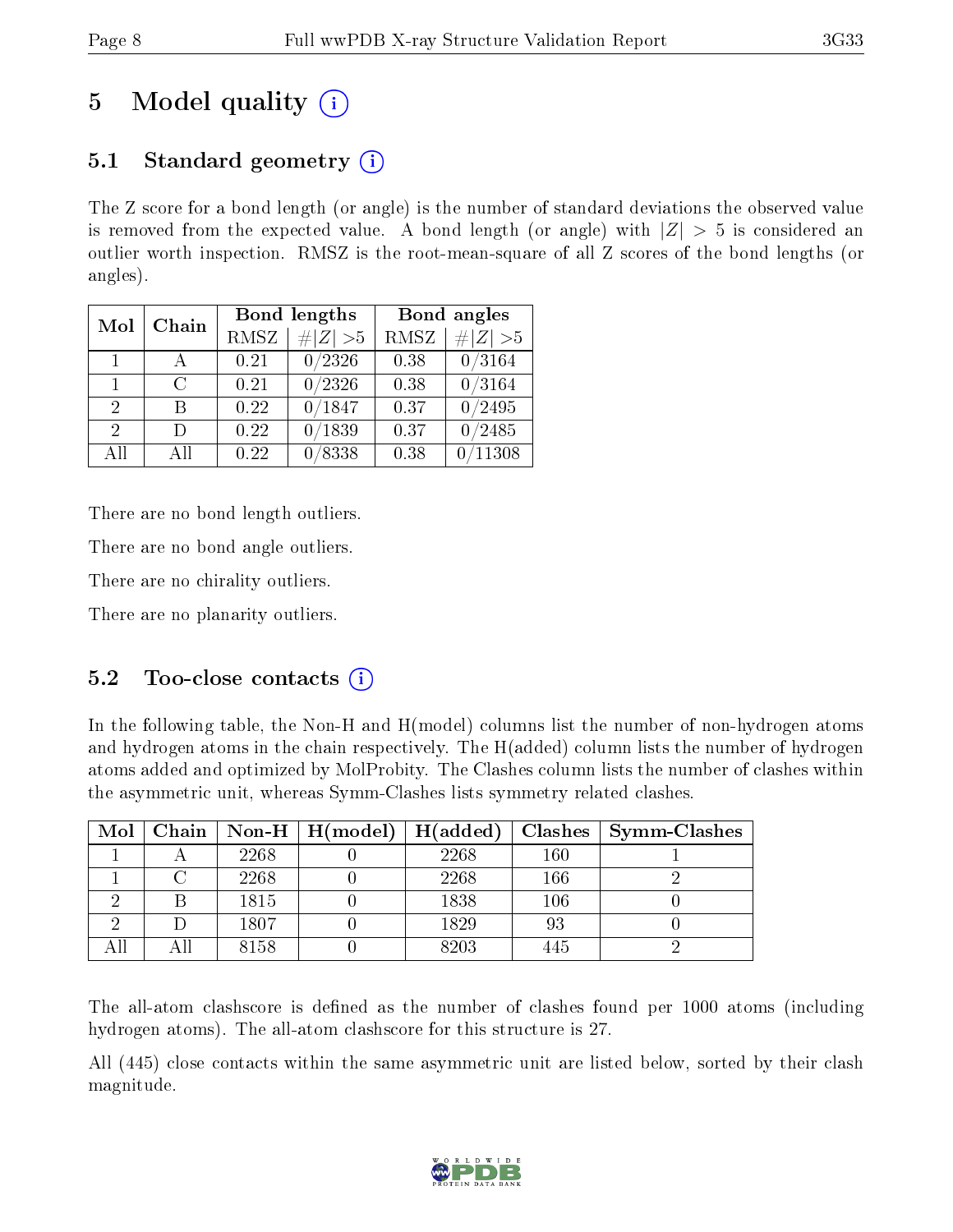| Atom-1                                 | Atom-2               | Interatomic    | Clash         |
|----------------------------------------|----------------------|----------------|---------------|
|                                        |                      | distance $(A)$ | overlap $(A)$ |
| $1:C:22:T\overline{YR:H}\overline{D1}$ | 1:C:170:TYR:CD2      | 1.34           | 1.44          |
| 1:A:22:TYR:HDI                         | 1: A:170: TYR: CD2   | 1.35           | 1.44          |
| 1:C:44:VAL:CG1                         | 1:C:45:PRO:HD2       | 1.53           | 1.36          |
| 1:A:22:TYR:HD1                         | 1: A:170:TYR:CE2     | 1.44           | 1.35          |
| 1:C:22:TYR:HD1                         | 1:C:170:TYR:CE2      | 1.45           | 1.33          |
| 1: A:44: VAL:CG1                       | 1:A:45:PRO:HD2       | 1.59           | 1.31          |
| 1:C:189:GLU:HB2                        | 1:C:194:SER:OG       | 1.15           | 1.30          |
| 1:A:178:PRO:HA                         | $1:$ A:181:VAL:CG2   | 1.62           | 1.28          |
| 1:C:44:VAL:CG1                         | 1:C:45:PRO:CD        | 2.12           | 1.28          |
| 1:C:22:TYR:CD1                         | 1:C:170:TYR:CD2      | 2.22           | 1.27          |
| 1: A:22:TYR:CD1                        | 1: A:170: TYR: CD2   | 2.23           | 1.26          |
| 1:A:52:GLY:HA3                         | 2: D: 138: ARG: CG   | 1.66           | 1.25          |
| 1:C:22:TYR:CD1                         | 1: C:170: TYR: CE2   | 2.25           | $1.25\,$      |
| 1: A:22:TYR:CD1                        | 1: A:170: TYR: CE2   | 2.25           | 1.24          |
| 1:A:42:VAL:CG1                         | 1: A:170: TYR: HE1   | 1.53           | 1.21          |
| 1:C:42:VAL:CG1                         | 1:C:170:TYR:HE1      | 1.52           | 1.20          |
| 1:C:42:VAL:HG11                        | 1:C:170:TYR:CE1      | 1.79           | 1.18          |
| 1:A:44:VAL:CG1                         | 1:A:45:PRO:CD        | 2.22           | 1.17          |
| 2:B:141:GLU:OE1                        | 1:C:54:LEU:HG        | 1.43           | $1.16\,$      |
| 1: A:42: VAL:HGI1                      | 1: A:170: TYR: CE1   | 1.80           | 1.16          |
| 1:A:178:PRO:HA                         | 1:A:181:VAL:HG23     | 1.19           | $1.15\,$      |
| 1:C:44:VAL:HG13                        | 1:C:45:PRO:CD        | 1.72           | $1.15\,$      |
| 1:C:44:VAL:HG13                        | 1:C:45:PRO:HD2       | 1.25           | 1.13          |
| 1:C:42:VAL:CG1                         | 1:C:170:TYR:CE1      | 2.30           | 1.12          |
| 1:C:189:GLU:CB                         | 1:C:194:SER:OG       | 1.98           | 1.12          |
| 1:A:42:VAL:CG1                         | 1: A:170: TYR: CE1   | 2.31           | 1.12          |
| 2:B:118:PRO:HG2                        | 1:C:56:ILE:HD13      | 1.33           | 1.11          |
| 1:A:137:HIS:CD2                        | 1: A: 198: THR: HG22 | 1.86           | 1.11          |
| 1:C:10:ARG:HG3                         | 1:C:11:TYR:H         | 1.09           | 1.11          |
| 2: B: 141: GLU: CD                     | 1:C:54:LEU:HD12      | 1.71           | 1.10          |
| 1: C:170: TYR: HB3                     | 1:C:174:MET:HE1      | 1.26           | 1.10          |
| 1:A:44:VAL:HG13                        | 1: A:45: PRO:HD2     | 1.31           | 1.10          |
| 1:C:170:TYR:HB3                        | 1:C:174:MET:CE       | 1.81           | 1.09          |
| 1:C:42:VAL:HG11                        | 1:C:170:TYR:HE1      | 0.93           | 1.08          |
| 1:C:137:HIS:CD2                        | 1:C:198:THR:HG22     | 1.87           | 1.08          |
| 1:C:44:VAL:HG12                        | 1:C:45:PRO:HD2       | 1.29           | 1.08          |
| $1:A:\overline{178:PRO:CA}$            | 1: A:181: VAL:HG23   | 1.84           | 1.08          |
| 1:A:44:VAL:HG12                        | 1:A:45:PRO:HD2       | 1.31           | 1.07          |
| 1: A:44: VAL: HG13                     | 1:A:45:PRO:CD        | 1.84           | 1.05          |
| 1:A:21:ALA:HA                          | 1: A:177:THR:HG21    | 1.06           | 1.04          |
| 1:A:42:VAL:HG11                        | 1: A:170: TYR: HE1   | 0.94           | 1.04          |
| 1: A:52: GLY:CA                        | 2:D:138:ARG:HG2      | 1.87           | 1.04          |

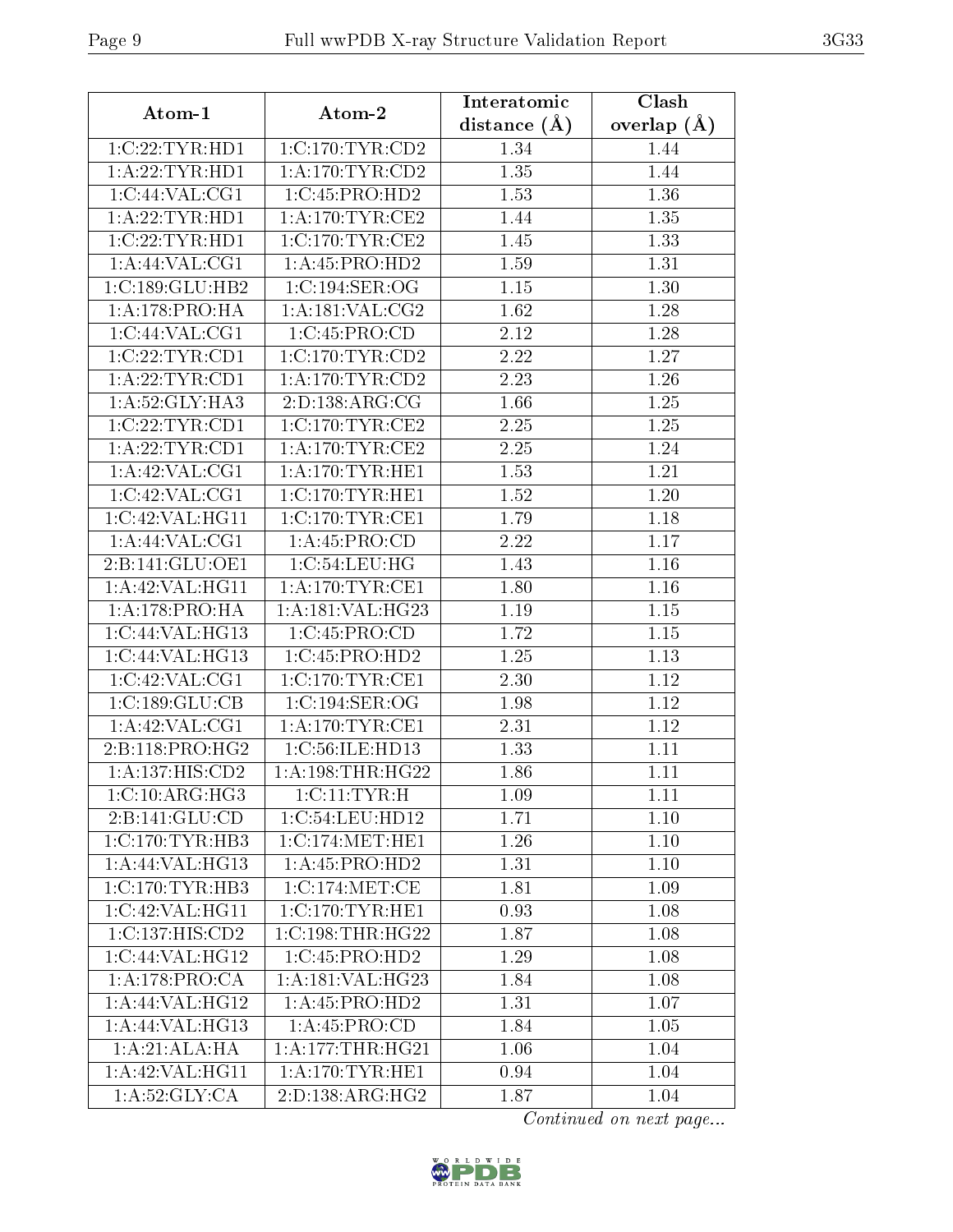| Commaca jibin previous page         |                              | Interatomic    | Clash         |
|-------------------------------------|------------------------------|----------------|---------------|
| Atom-1                              | Atom-2                       | distance $(A)$ | overlap $(A)$ |
| 1:A:21:ALA:CA                       | 1:A:177:THR:HG21             | 1.89           | 1.02          |
| 1:C:44:VAL:HG12                     | 1:C:45:PRO:CD                | 1.81           | 1.02          |
| 1: A:52: GLY:O                      | 2:D:121:ILE:HG21             | 1.61           | 1.01          |
| 1: A:52: GLY: H                     | 2:D:138:ARG:HE               | 1.10           | $1.00\,$      |
| 1: A:52: GLY:HA3                    | 2:D:138:ARG:HG2              | 1.02           | 1.00          |
| 1:A:44:VAL:HG12                     | 1: A:45: PRO:CD              | 1.88           | 0.99          |
| 1:C:22:TYR:HB3                      | 1:C:170:TYR:HE2              | 1.27           | 0.99          |
| 1:A:22:TYR:HB3                      | 1: A:170:TYR:HE2             | 1.28           | 0.98          |
| 1:A:177:THR:N                       | 1:A:178:PRO:HD2              | 1.78           | 0.98          |
| 2:B:118:PRO:HG2                     | 1:C:56:ILE:CD1               | 1.94           | 0.97          |
| 1:A:22:TYR:CB                       | 1: A:170:TYR:HE2             | 1.79           | 0.96          |
| 1:C:170:TYR:CB                      | 1:C:174:MET:HE1              | 1.96           | 0.96          |
| 1:C:22:TYR:CB                       | 1:C:170:TYR:HE2              | 1.78           | 0.96          |
| 2:B:121:ILE:HG21                    | 1:C:52:GLY:O                 | 1.65           | 0.95          |
| 1:A:101:VAL:HG13                    | 1: A: 152: LEU: HD13         | 1.49           | 0.95          |
| 2:B:141:GLU:OE1                     | 1:C:54:LEU:CG                | 2.15           | 0.95          |
| 2:B:141:GLU:CD                      | 1:C:54:LEU:CD1               | 2.35           | 0.94          |
| 1:C:45:PRO:HG2                      | 1:C:55:PRO:HG3               | 1.50           | 0.94          |
| 1:A:52:GLY:HA3                      | 2:D:138:ARG:CD               | 1.99           | 0.93          |
| 1:A:45:PRO:HG2                      | 1:A:55:PRO:HG3               | 1.48           | 0.92          |
| 1:C:22:TYR:CD1                      | 1:C:170:TYR:HD2              | 1.83           | 0.92          |
| 1:C:101:VAL:HG13                    | 1:C:152:LEU:HD13             | 1.50           | 0.91          |
| 1:A:178:PRO:HA                      | 1:A:181:VAL:HG21             | 1.51           | 0.91          |
| 1: A:46: ASN:HB3                    | 1: A:90: ARG:O               | 1.68           | 0.91          |
| 1: A:22:TYR:CD1                     | 1: A:170: TYR: HD2           | 1.85           | $0.90\,$      |
| 1: A:176: LEU: C                    | 1:A:178:PRO:HD2              | 1.91           | 0.89          |
| 2:B:112:LYS:NZ                      | 1: C:54:LEU:H                | 1.69           | 0.89          |
| $1:C:106:ARG:\overline{\text{NH1}}$ | $1:C:149:GLU:H\overline{B2}$ | 1.88           | 0.88          |
| 1:A:106:ARG:NH1                     | 1:A:149:GLU:HB2              | 1.89           | 0.87          |
| 1:C:22:TYR:CD1                      | 1:C:170:TYR:HE2              | 1.90           | 0.87          |
| 1:C:44:VAL:HG13                     | 1:C:45:PRO:HD3               | 1.56           | 0.87          |
| 1:C:10:ARG:HG3                      | 1:C:11:TYR:N                 | 1.90           | 0.87          |
| 1: A:22:TYR:CD1                     | 1: A:170:TYR:HE2             | 1.89           | 0.86          |
| 1: A:57: SER:HB2                    | 1: A:168: ARG:HD3            | 1.58           | 0.85          |
| 1:C:137:HIS:CD2                     | 1:C:198:THR:CG2              | 2.60           | 0.85          |
| 1:A:137:HIS:CD2                     | 1: A:198:THR:CG2             | 2.59           | 0.85          |
| 1:C:22:TYR:HB3                      | 1:C:170:TYR:CE2              | 2.12           | 0.85          |
| 2:D:78:PHE:HB3                      | 2:D:79:PRO:HD3               | 1.59           | 0.84          |
| 1:A:22:TYR:HB3                      | 1: A:170: TYR: CE2           | 2.13           | 0.84          |
| 1:C:44:VAL:HG12                     | 1:C:45:PRO:N                 | 1.93           | 0.83          |
| 1:C:189:GLU:HB2                     | 1:C:194:SER:HG               | 0.95           | 0.83          |

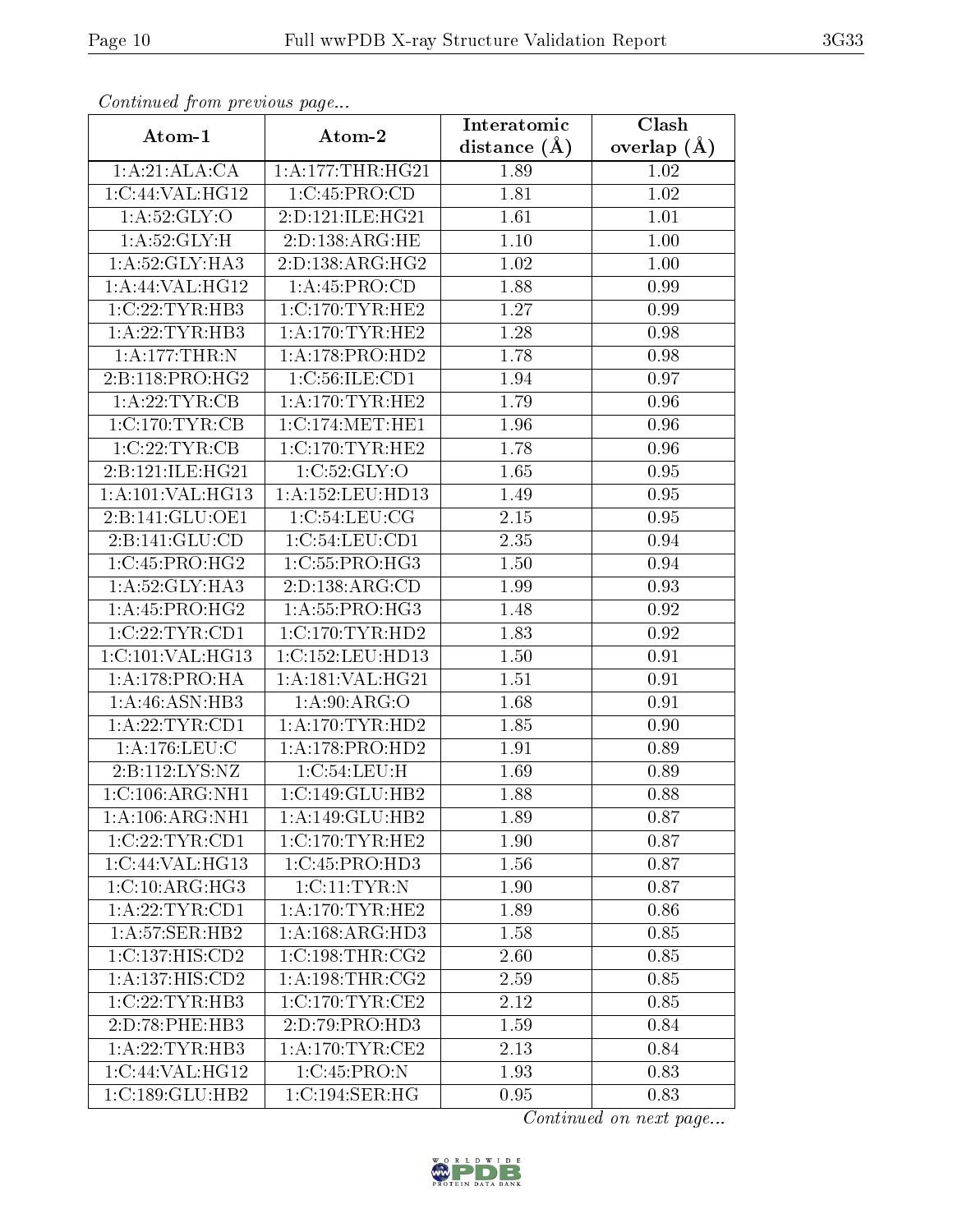| Continuea from previous page |                              | Interatomic    | Clash         |
|------------------------------|------------------------------|----------------|---------------|
| Atom-1                       | Atom-2                       | distance $(A)$ | overlap $(A)$ |
| 2:B:78:PHE:HB3               | 2:B:79:PRO:HD3               | 1.59           | 0.82          |
| 2:B:121:ILE:HB               | 2:B:137:LEU:HD23             | 1.62           | 0.81          |
| 1:A:21:ALA:HA                | 1: A:177:THR:CG2             | 2.02           | 0.81          |
| 1:C:57:SER:HB2               | 1:C:168:ARG:HD3              | 1.61           | 0.80          |
| 1:A:129:PHE:CE1              | 1:A:151:ILE:HD13             | 2.17           | 0.80          |
| 1: A:54:LEU:H                | 2:D:112:LYS:NZ               | 1.80           | 0.79          |
| 1:A:180:VAL:HG12             | 1: A: 180: VAL: O            | 1.80           | 0.79          |
| 1: A:181: VAL:O              | 1:A:183:LEU:HD23             | 1.82           | 0.78          |
| 1:C:129:PHE:CE1              | 1:C:151:ILE:HD13             | 2.18           | 0.78          |
| 2:B:141:GLU:OE1              | 1:C:54:LEU:CD1               | 2.31           | 0.78          |
| 2:B:71:GLN:HE21              | 2:B:123:LYS:HD3              | 1.48           | 0.78          |
| 2:D:121:ILE:HB               | 2:D:137:LEU:HD23             | 1.62           | 0.78          |
| 2:D:71:GLN:HE21              | 2:D:123:LYS:HD3              | 1.47           | 0.77          |
| 1:C:45:PRO:CG                | 1:C:55:PRO:HG3               | 2.15           | 0.77          |
| 1:A:175:ALA:O                | 1: A:176: LEU: HB2           | 1.84           | 0.77          |
| 2:B:72:ARG:HH21              | 2:D:75:GLU:HG2               | 1.49           | 0.76          |
| 2:B:121:ILE:CG2              | 1:C:52:GLY:O                 | 2.33           | 0.76          |
| 2:B:72:ARG:HH21              | 2: D: 75: GLU: CG            | 1.99           | $0.76\,$      |
| 1: A:106:ARG:HG3             | 1:A:148:PRO:HB2              | 1.67           | 0.76          |
| 2:B:138:ARG:HG2              | 1:C:52:GLY:HA3               | 1.66           | 0.76          |
| 1:C:22:TYR:CG                | 1:C:170:TYR:HE2              | 2.03           | 0.76          |
| 1: A:52: GLY:N               | 2:D:138:ARG:HE               | 1.81           | 0.75          |
| 1: A:45: PRO:CG              | 1:A:55:PRO:HG3               | 2.16           | 0.75          |
| 1:A:175:ALA:O                | 1: A:176: LEU: CB            | 2.34           | 0.75          |
| 1:A:22:TYR:CG                | 1: A:170:TYR:HE2             | 2.03           | 0.74          |
| 1:A:177:THR:N                | 1:A:178:PRO:CD               | 2.49           | 0.74          |
| 2:B:138:ARG:CG               | 1:C:52:GLY:HA3               | 2.18           | 0.73          |
| 2:B:138:ARG:NE               | 1:C:52:GLY:HAS               | 2.03           | 0.73          |
| 2:B:112:LYS:O                | 1:C:56:ILE:HG23              | 1.86           | 0.73          |
| 1: A:52: GLY:N               | 2:D:121:ILE:HD13             | 2.03           | 0.73          |
| 1:C:106:ARG:HG3              | 1:C:148:PRO:HB2              | 1.67           | 0.73          |
| 1:A:289:ILE:O                | 1:A:289:ILE:HD12             | 1.89           | 0.73          |
| 1:A:117:LEU:HB2              | 1: A: 122: ILE: HG13         | 1.71           | 0.73          |
| 1:C:42:VAL:HG12              | 1:C:170:TYR:CE1              | 2.21           | 0.73          |
| 1:A:114:PRO:HB2              | 1:A:115:PRO:HD3              | 1.71           | 0.73          |
| 1:A:42:VAL:HG12              | 1: A:170:TYR:CE1             | 2.22           | 0.73          |
| 1:C:88:THR:HG22              | 1:C:90:ARG:H                 | 1.54           | 0.72          |
| 1: A:54:LEU:H                | $2:D:\overline{112:LYS:HZ3}$ | 1.37           | 0.72          |
| 1:C:289:ILE:O                | 1:C:289:ILE:HD12             | 1.88           | 0.72          |
| 1:A:197:ALA:CB               | 1:A:199:PRO:HD2              | 2.19           | 0.72          |
| 1:A:44:VAL:HG12              | 1: A:45: PRO: N              | 2.03           | 0.72          |

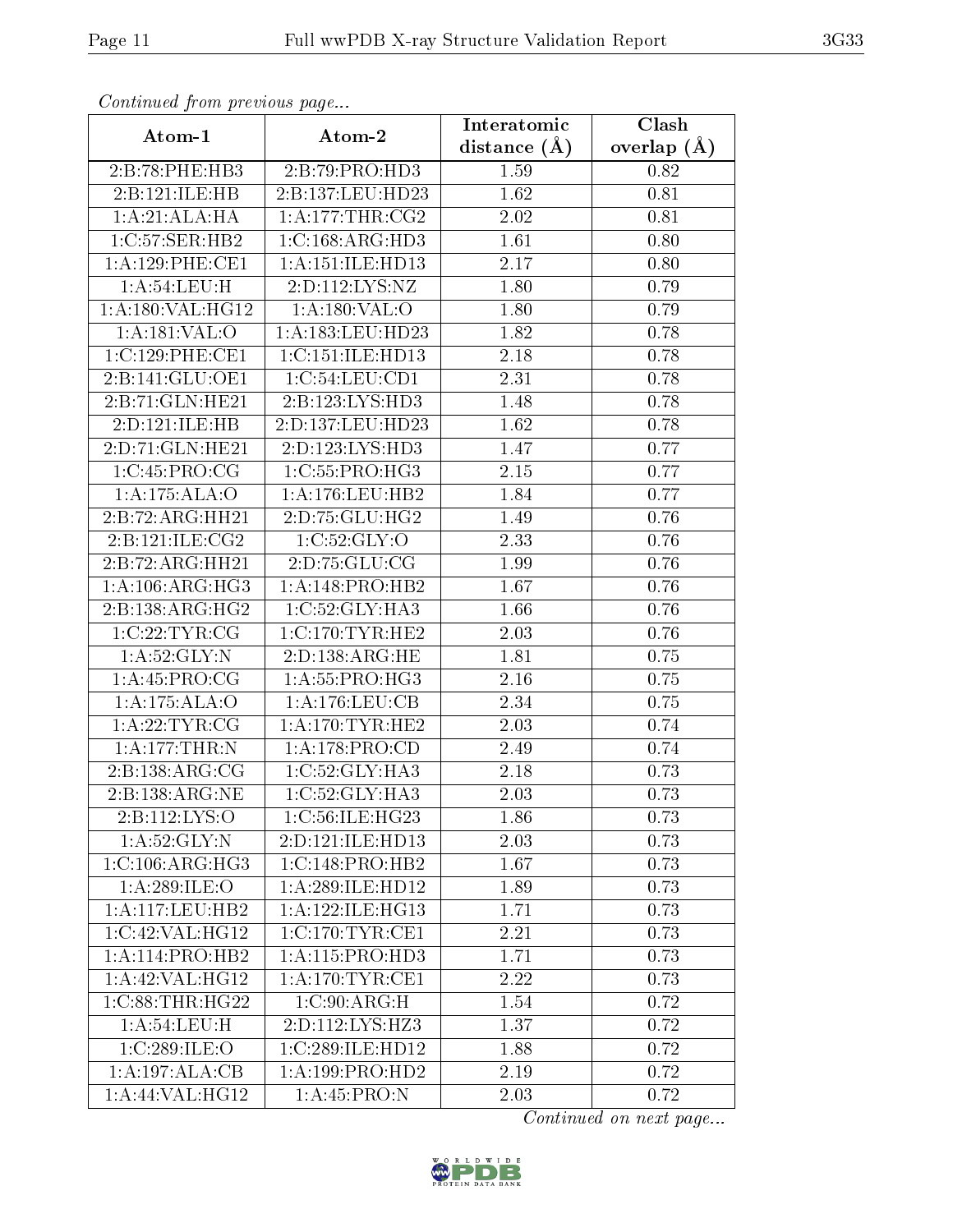| Communa from previous page |                                    | Interatomic      | Clash         |
|----------------------------|------------------------------------|------------------|---------------|
| Atom-1                     | Atom-2                             | distance $(\AA)$ | overlap $(A)$ |
| 1:A:56:ILE:HD13            | 2:D:118:PRO:HG2                    | 1.71             | 0.72          |
| 2: B:112: LYS: HZ3         | 1:C:54:LEU:H                       | 1.37             | 0.71          |
| 1:C:117:LEU:HB2            | 1:C:122:ILE:HG13                   | 1.71             | 0.71          |
| 1:C:197:ALA:CB             | 1:C:199:PRO:HD2                    | 2.20             | 0.71          |
| 2:B:138:ARG:CD             | 1:C:52:GLY:HA3                     | $2.21\,$         | 0.70          |
| 1: A:44: VAL: HG13         | 1: A:45: PRO:HD3                   | 1.72             | 0.70          |
| 1:A:198:THR:N              | 1:A:199:PRO:CD                     | 2.54             | 0.70          |
| 1:C:114:PRO:HB2            | 1:C:115:PRO:HD3                    | 1.72             | 0.70          |
| 1:A:129:PHE:HE1            | 1:A:151:ILE:HD13                   | 1.57             | 0.70          |
| 1:A:137:HIS:HD2            | 1: A:198:THR:CG2                   | 2.02             | 0.70          |
| 1:A:22:TYR:CB              | 1: A:170: TYR: CE2                 | 2.68             | 0.69          |
| 1:A:197:ALA:HB1            | 1: A: 199: PRO: HD2                | 1.73             | 0.69          |
| $1:C:198$ : THR: N         | 1:C:199:PRO:CD                     | 2.55             | 0.69          |
| 2:D:80:LEU:HD22            | 2:D:84:TTR:CZ                      | 2.26             | 0.69          |
| 1:C:103:GLN:HE22           | 1:C:111:LYS:HE2                    | 1.57             | 0.69          |
| 1:C:129:PHE:HE1            | 1:C:151:ILE:HD13                   | 1.57             | 0.69          |
| 1: A:52: GLY:N             | 2:D:121:ILE:CD1                    | 2.55             | 0.69          |
| 1:C:181:VAL:O              | 1:C:183:LEU:HD23                   | 1.92             | 0.69          |
| 1:A:101:VAL:HG13           | 1: A: 152: LEU: CD1                | 2.22             | 0.69          |
| 1: A:178: PRO:C            | 1: A:181: VAL:HG23                 | 2.13             | 0.69          |
| 1:C:103:GLN:NE2            | 1: C: 111: LYS: HE2                | 2.08             | 0.69          |
| 1:C:170:TYR:O              | 1:C:174:MET:HE1                    | 1.92             | 0.69          |
| 1:A:51:GLY:HA3             | 2:D:121:ILE:HG12                   | 1.74             | 0.69          |
| 1:C:137:HIS:HD2            | 1:C:198:THR:CG2                    | 2.03             | 0.69          |
| 1:A:103:GLN:HE22           | 1: A: 111: LYS: HE2                | 1.57             | 0.69          |
| 1:C:22:TYR:CB              | 1: C:170: TYR: CE2                 | 2.68             | 0.69          |
| 2:B:80:LEU:HD22            | 2: B:84: TYR: CZ                   | 2.28             | 0.68          |
| 1:C:143:HIS:O              | 1:C:201:ASP:OD1                    | 2.11             | 0.68          |
| 1:A:103:GLN:NE2            | $1:A:\overline{111:LYS:HE2}$       | 2.08             | 0.68          |
| 1:C:170:TYR:C              | 1:C:174:MET:HE1                    | 2.13             | 0.68          |
| 2:D:158:HIS:CE1            | 2:D:183:GLN:HE21                   | 2.12             | 0.68          |
| 2:B:158:HIS:CE1            | 2:B:183:GLN:HE21                   | 2.11             | 0.67          |
| 2:B:112:LYS:HZ1            | 1: C:54:LEU:H                      | 1.40             | 0.67          |
| 1:C:101:VAL:HG13           | 1:C:152:LEU:CD1                    | 2.23             | 0.67          |
| 1: A: 143: HIS: O          | 1:A:201:ASP:OD1                    | 2.12             | 0.67          |
| $1:C:45:\overline{PRO:CD}$ | 1:C:55:PRO:HG3                     | 2.25             | 0.67          |
| 1:A:214:ARG:HD2            | 1: A:266: VAL:HG22                 | 1.78             | 0.66          |
| 1:C:197:ALA:HB1            | 1:C:199:PRO:HD2                    | 1.76             | 0.66          |
| 1:C:214:ARG:HD2            | 1:C:266:VAL:HG22                   | 1.77             | 0.65          |
| 1:C:77:VAL:HG21            | 1:C:162:ALA:HB2                    | 1.79             | 0.65          |
| 1:C:189:GLU:CA             | $1:C:194:\overline{\text{SER}:OG}$ | 2.44             | 0.65          |

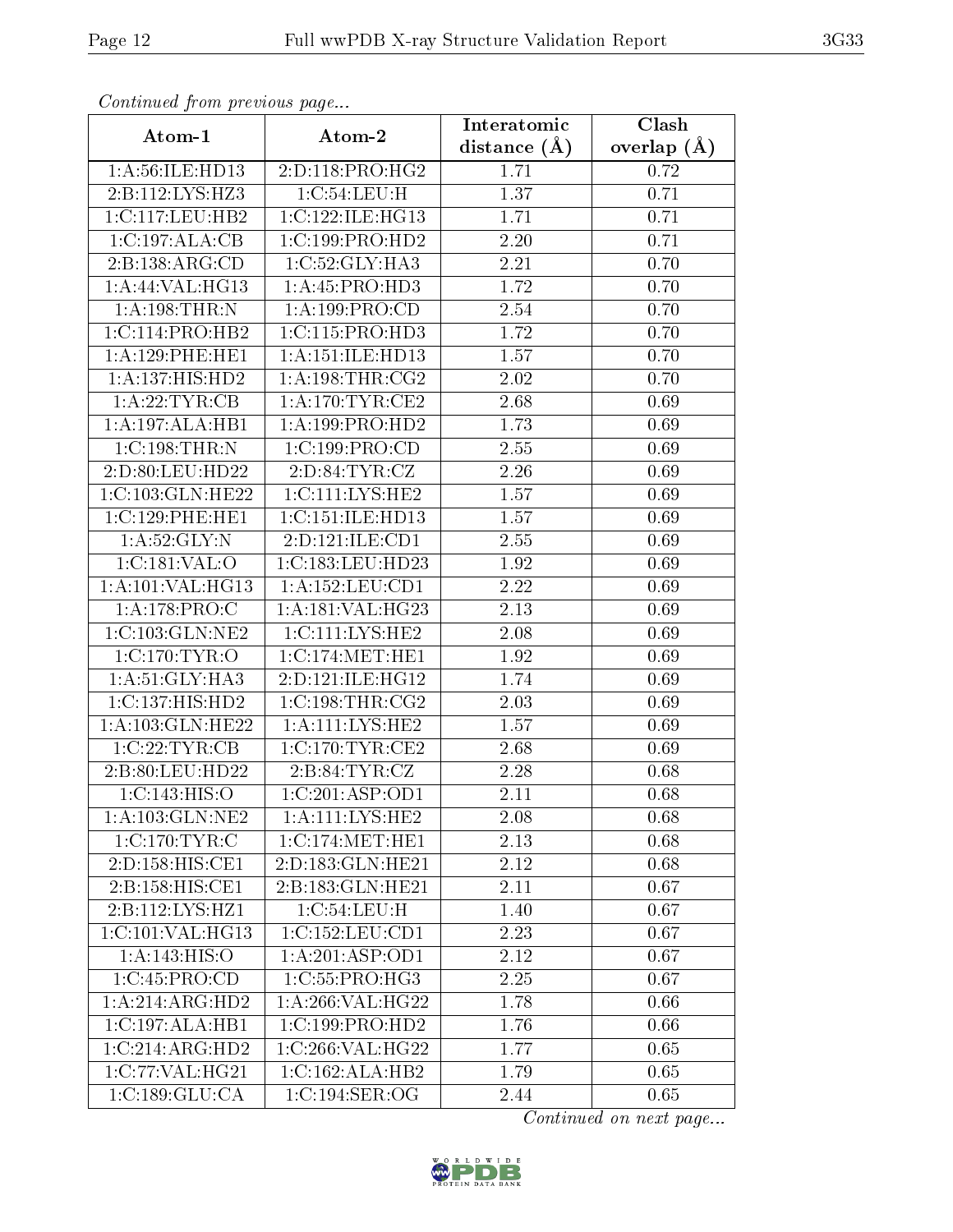| Continuea from previous page |                     | Interatomic       | Clash         |
|------------------------------|---------------------|-------------------|---------------|
| Atom-1                       | Atom-2              | distance $(\AA)$  | overlap $(A)$ |
| 2:B:141:GLU:OE2              | 1:C:54:LEU:HD12     | 1.97              | 0.64          |
| 2:B:121:ILE:HD13             | 1:C:52:GLY:O        | 1.98              | 0.64          |
| 1:A:77:VAL:HG21              | 1:A:162:ALA:HB2     | 1.79              | 0.64          |
| 2:B:118:PRO:CG               | 1:C:56:ILE:HD13     | 2.19              | 0.63          |
| 1:C:183:LEU:N                | 1:C:183:LEU:HD23    | 2.13              | 0.63          |
| 1:A:183:LEU:HD23             | 1:A:183:LEU:N       | 2.14              | 0.63          |
| $1:A:181:VAL:$ <sup>O</sup>  | 1: A: 183: LEU: CD2 | $\overline{2}.46$ | 0.63          |
| 1: A:52: GLY: H              | 2:D:138:ARG:NE      | 1.89              | 0.63          |
| 1:C:10:ARG:CG                | 1:C:11:TYR:H        | 1.95              | 0.62          |
| 2:B:165:LEU:HA               | 2:B:168:LEU:CD1     | 2.30              | 0.62          |
| 1: A:56: ILE: CD1            | 2:D:118:PRO:HG2     | 2.29              | 0.62          |
| 1:A:114:PRO:CB               | 1:A:115:PRO:HD3     | 2.30              | 0.62          |
| 2:D:165:LEU:HA               | 2:D:168:LEU:CD1     | 2.30              | 0.61          |
| 1:C:45:PRO:HD2               | 1:C:55:PRO:HG3      | 1.82              | 0.61          |
| 1:A:45:PRO:CD                | 1:A:55:PRO:HG3      | 2.30              | 0.61          |
| 2:B:138:ARG:HE               | 1:C:52:GLY:HA3      | 1.65              | 0.60          |
| 1: A:20: GLY:O               | 1: A:177:THR:CG2    | 2.50              | 0.60          |
| 1: A:52: GLY:N               | 2:D:138:ARG:NE      | 2.49              | 0.60          |
| 1:C:86:SER:HA                | 1:C:92:ILE:HG13     | 1.83              | 0.60          |
| 1:C:114:PRO:CB               | 1:C:115:PRO:HD3     | 2.30              | 0.60          |
| 1:A:10:ARG:O                 | 1:A:10:ARG:HG2      | 2.01              | 0.60          |
| 1: A:86: SER: HA             | 1:A:92:ILE:HG13     | 1.83              | 0.60          |
| 2:B:112:LYS:HZ3              | 1:C:54:LEU:N        | 2.00              | 0.59          |
| 1: C: 111: LYS: HG3          | 1: C: 111: LYS: O   | 2.00              | 0.59          |
| 1:C:181:VAL:HG12             | 1:C:182:THR:N       | 2.17              | 0.59          |
| 1:C:22:TYR:CG                | 1:C:170:TYR:CE2     | $\overline{2}.81$ | 0.59          |
| 2:B:112:LYS:NZ               | 1:C:54:LEU:N        | 2.48              | 0.59          |
| 1: A:111:LYS:HG3             | 1: A: 111: LYS: O   | 2.01              | 0.59          |
| 2:B:72:ARG:NH2               | 2:D:75:GLU:HG2      | 2.17              | 0.59          |
| 2:D:71:GLN:NE2               | 2:D:123:LYS:HD3     | 2.18              | 0.58          |
| 1:C:129:PHE:HE2              | 1:C:205:VAL:HG22    | 1.69              | 0.58          |
| 1:A:129:PHE:HE2              | 1: A:205: VAL:HG22  | 1.69              | 0.58          |
| 2:B:112:LYS:NZ               | 1:C:54:LEU:HB2      | 2.19              | 0.57          |
| 1:A:54:LEU:HG                | 2:D:141:GLU:OE1     | 2.04              | 0.57          |
| 1:C:170:TYR:CB               | 1:C:174:MET:CE      | 2.65              | 0.57          |
| 2:D:35:GLU:O                 | 2:D:39:VAL:HG23     | 2.05              | 0.57          |
| 2:B:25:GLN:HG2               | 2:B:167:ARG:HH21    | 1.69              | 0.57          |
| 2:B:167:ARG:HD2              | 2:B:232:ILE:HG23    | 1.87              | 0.57          |
| 2:B:145:LEU:CD2              | 2:B:152:LEU:HD11    | 2.35              | 0.57          |
| 2:B:35:GLU:O                 | 2:B:39:VAL:HG23     | 2.06              | 0.56          |
| 2:D:167:ARG:HD2              | 2:D:232:ILE:HG23    | 1.87              | 0.56          |

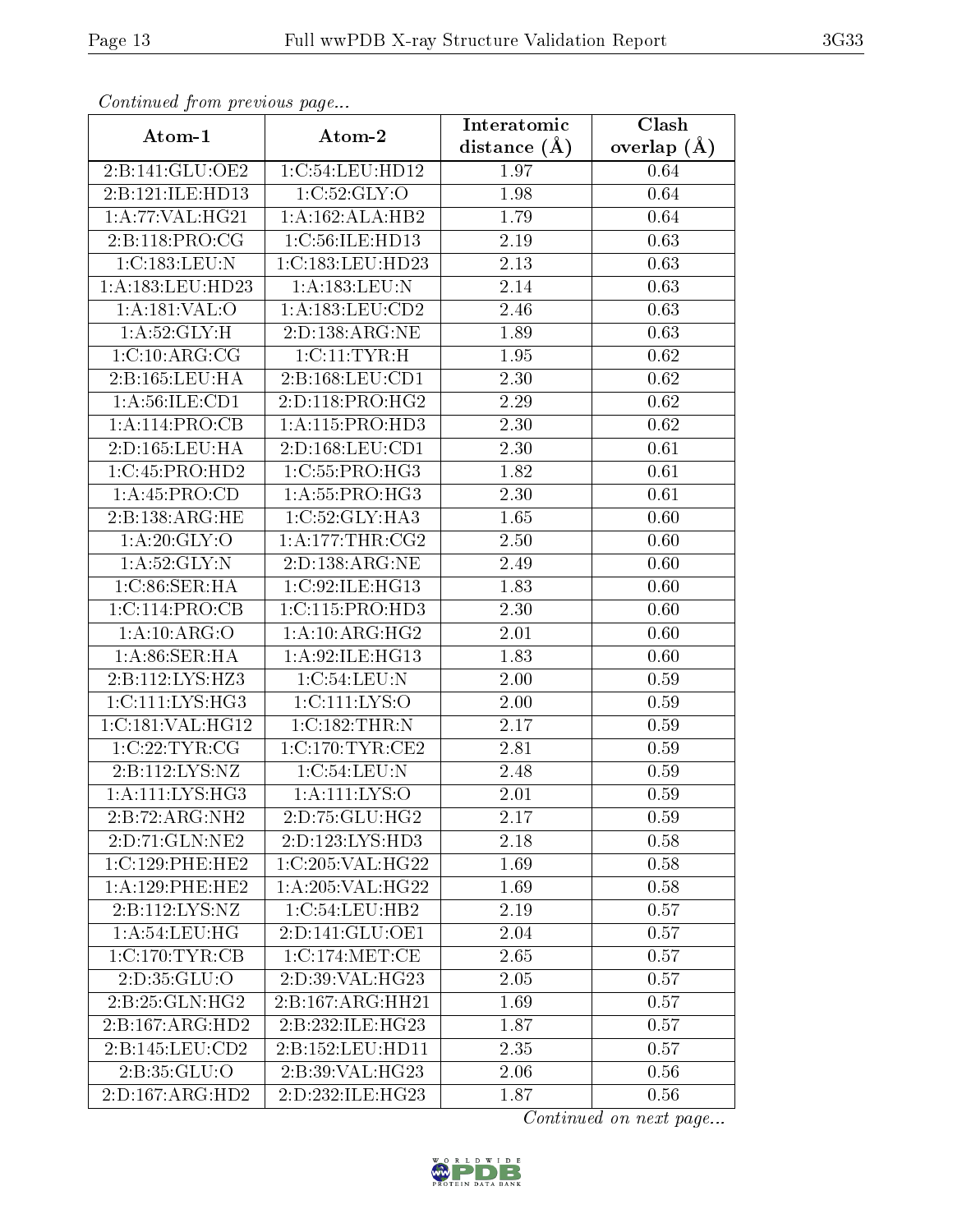| Continuea from previous page         |                             | Interatomic       | Clash         |
|--------------------------------------|-----------------------------|-------------------|---------------|
| Atom-1                               | Atom-2                      | distance $(A)$    | overlap $(A)$ |
| 2:B:112:LYS:HZ3                      | 1:C:54:LEU:HB2              | 1.71              | 0.56          |
| 2:D:25:GLN:HG2                       | 2:D:167:ARG:HH21            | $\overline{1.70}$ | 0.56          |
| 1:A:175:ALA:O                        | 1: A: 176: LEU: HG          | 2.06              | 0.56          |
| 1:C:143:HIS:CD2                      | 1:C:164:PHE:HB3             | 2.41              | 0.55          |
| $1:C:181:\overline{VAL}:O$           | 1:C:183:LEU:CD2             | 2.54              | 0.55          |
| 1:A:143:HIS:CD2                      | 1: A:164:PHE:HB3            | 2.41              | 0.55          |
| 2:B:141:GLU:CD                       | 1:C:54:LEU:CG               | 2.72              | $0.55\,$      |
| 2:D:145:LEU:CD2                      | 2:D:152:LEU:HD11            | 2.37              | 0.55          |
| $1:C:44:\overline{VAL:O}$            | 1:C:91:GLU:HB2              | 2.06              | 0.55          |
| 2:B:65:LEU:HD23                      | 2:D:176:ALA:HB1             | 1.89              | 0.55          |
| 1:A:113:PRO:HB3                      | 1:A:114:PRO:HD2             | 1.89              | 0.54          |
| 1:A:175:ALA:O                        | 1: A:176: LEU:CG            | 2.55              | 0.54          |
| 2: B: 141: GLU: CG                   | 1:C:54:LEU:HD12             | 2.37              | $0.54\,$      |
| 2:B:142:VAL:HG11                     | 1:C:92:ILE:HD11             | 1.87              | 0.54          |
| 1:A:42:VAL:HB                        | 1:A:173:GLN:HE22            | 1.71              | 0.54          |
| 1:C:106:ARG:HH12                     | 1:C:149:GLU:HB2             | 1.72              | 0.54          |
| 1: A: 180: VAL: CG1                  | 1:A:180:VAL:O               | $\overline{2.51}$ | $0.54\,$      |
| 2:B:35:GLU:HB3                       | 2:B:200:PRO:HD2             | 1.90              | 0.53          |
| 1: A:20: GLY:O                       | 1: A:177:THR:HG23           | 2.08              | 0.53          |
| 1:C:113:PRO:HB3                      | 1:C:114:PRO:H <sub>D2</sub> | 1.89              | 0.53          |
| 1:C:133:LEU:HG                       | 1:C:137:HIS:CE1             | $\overline{2}.44$ | 0.53          |
| 2: B: 118: PRO:HG2                   | 1:C:56:ILE:HD11             | 1.88              | 0.53          |
| 1: A: 133: LEU: HG                   | 1:A:137:HIS:CE1             | 2.44              | 0.53          |
| $2:B:72:A\overline{RG:HH21}$         | 2:D:75:GLU:HG3              | 1.74              | 0.53          |
| 1:C:113:PRO:CB                       | 1:C:114:PRO:HD2             | 2.39              | 0.53          |
| 1:C:172:TYR:CE2                      | 1:C:176:LEU:HD11            | 2.43              | 0.53          |
| 1:C:189:GLU:CB                       | 1:C:194:SER:HG              | 1.90              | 0.52          |
| 2:D:35:GLU:HB3                       | 2:D:200:PRO:HD2             | 1.90              | 0.52          |
| 1: A:106: ARG: HG3                   | 1:A:148:PRO:CB              | 2.37              | 0.52          |
| 2:B:44:TYR:HB3                       | 2:B:90:SER:HA               | 1.91              | 0.52          |
| 2:D:32:LEU:O                         | 2:D:35:GLU:HG3              | 2.09              | 0.52          |
| 2:B:71:GLN:NE2                       | 2:B:123:LYS:HD3             | 2.19              | 0.52          |
| 1:A:113:PRO:CB                       | 1:A:114:PRO:HD2             | 2.39              | 0.52          |
| 1:A:15:ALA:HB3                       | $1:A:27:\overline{LYS:HD3}$ | 1.92              | 0.52          |
| 1:A:151:ILE:HD12                     | 1: A:208: ILE: HD13         | 1.91              | 0.52          |
| $2: B:32:$ LEU:O                     | 2:B:35:GLU:HG3              | 2.08              | 0.52          |
| 2: B: 138: ARG: NE                   | 1:C:52:GLY:CA               | 2.71              | 0.52          |
| $1:C:151:I\overline{\text{LE:HD12}}$ | 1:C:208:ILE:HD13            | 1.90              | 0.52          |
| 1:C:40:LYS:NZ                        | 1: C: 163: ASP: OD1         | 2.43              | 0.52          |
| 1:A:45:PRO:HD2                       | 1:A:55:PRO:HG3              | 1.91              | 0.52          |
| $1:C:119:\overline{\text{ALA}:O}$    | 1:C:123:LYS:HB2             | 2.10              | 0.52          |

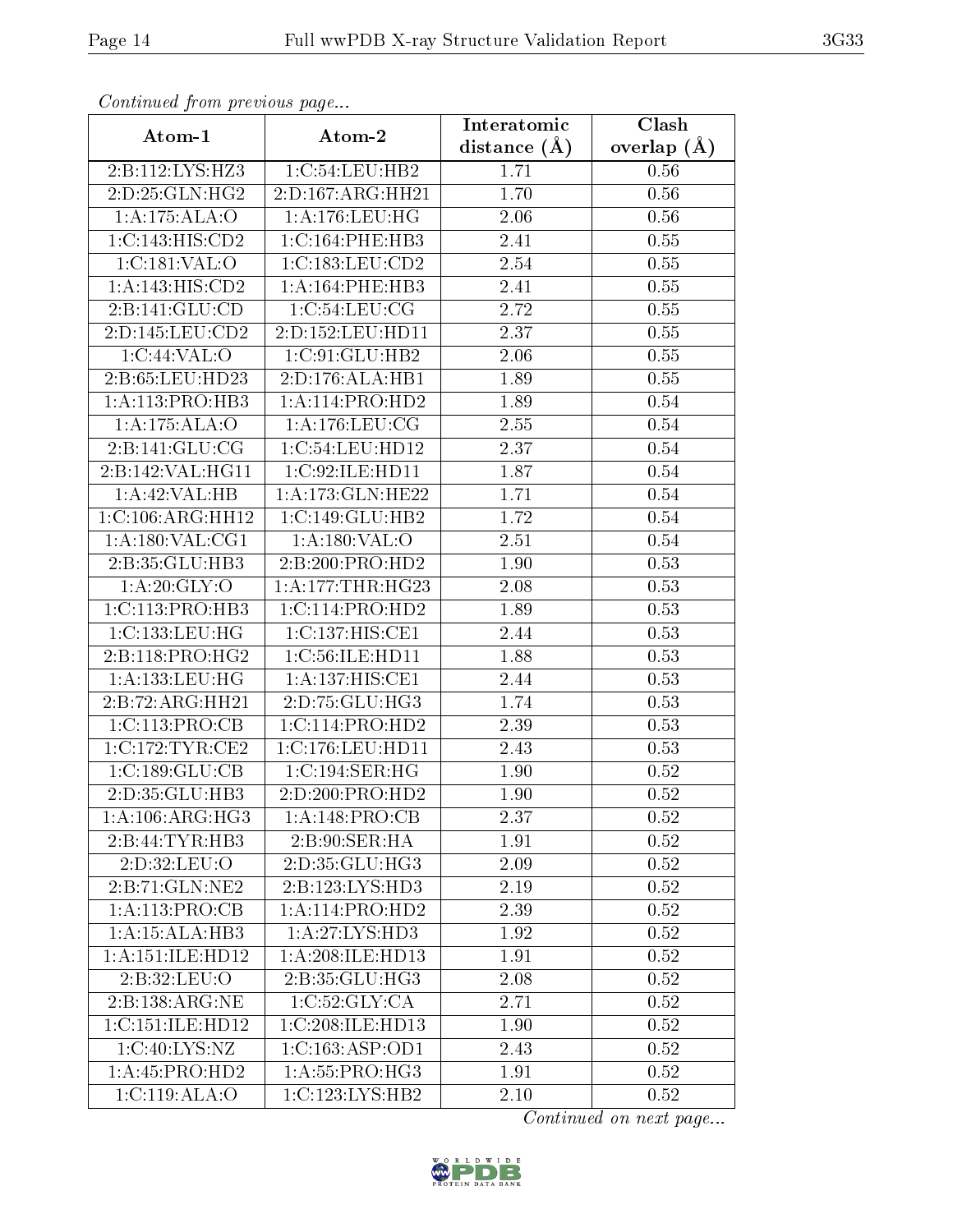| Continuea from previous page                                                                                                               |                              | Interatomic       | Clash           |
|--------------------------------------------------------------------------------------------------------------------------------------------|------------------------------|-------------------|-----------------|
| Atom-1                                                                                                                                     | Atom-2                       | distance $(A)$    | overlap $(\AA)$ |
| 1: A:52: GLY:H                                                                                                                             | 2:D:121:ILE:HD11             | 1.74              | 0.52            |
| 1: A:52: GLY: CA                                                                                                                           | 2:D:138:ARG:NE               | 2.73              | 0.52            |
| 2:D:44:TYR:HB3                                                                                                                             | 2:D:90:SER:HA                | 1.91              | 0.52            |
| 2:D:101:LEU:HD21                                                                                                                           | 2:D:140:TRP:CD1              | 2.45              | 0.51            |
| 2:D:78:PHE:CB                                                                                                                              | 2:D:79:PRO:HD3               | 2.37              | 0.51            |
| $1:\stackrel{\textstyle\rm C}{\textstyle :}143:\stackrel{\textstyle\rm H}{\textstyle \rm HS}:\stackrel{\textstyle\rm H}{\textstyle\rm D}2$ | 1:C:164:PHE:HB3              | 1.75              | 0.51            |
| 2:B:101:LEU:HD21                                                                                                                           | 2:B:140:TRP:CD1              | 2.45              | 0.51            |
| 2:B:164:ILE:HG13                                                                                                                           | 2:B:208:ILE:HD13             | 1.93              | 0.51            |
| $1:C:114:PRO:\overline{HB2}$                                                                                                               | 1:C:115:PRO:CD               | 2.40              | 0.51            |
| $2:B:72:A\overline{\mathrm{RG:NH2}}$                                                                                                       | 2: D: 75: GLU: CG            | 2.72              | 0.51            |
| 2:B:75:GLU:CG                                                                                                                              | $2:D:72:A\overline{RG:HH21}$ | 2.24              | 0.51            |
| 1: A:52: GLY: H                                                                                                                            | 2:D:121:ILE:CD1              | 2.22              | 0.51            |
| 1:A:119:ALA:O                                                                                                                              | 1: A:123: LYS: HB2           | 2.09              | 0.51            |
| 1:C:106:ARG:O                                                                                                                              | 1:C:110:ASP:HB2              | 2.11              | 0.51            |
| 2:B:75:GLU:HG2                                                                                                                             | 2:D:72:ARG:HH21              | 1.76              | 0.51            |
| 1:A:106:ARG:O                                                                                                                              | 1:A:110:ASP:HB2              | 2.11              | 0.51            |
| 2:B:121:ILE:O                                                                                                                              | 2:B:125:CYS:HB2              | 2.11              | 0.51            |
| 2:B:142:VAL:HG21                                                                                                                           | 1:C:92:ILE:CD1               | 2.40              | 0.51            |
| 2:B:251:LEU:O                                                                                                                              | 2:D:215:LEU:HA               | $2.10\,$          | 0.51            |
| 2:D:164:ILE:HG13                                                                                                                           | 2:D:208:ILE:HD13             | 1.93              | 0.51            |
| 1:A:114:PRO:HB2                                                                                                                            | 1: A: 115: PRO: CD           | $\overline{2}.40$ | 0.50            |
| 1:A:189:GLU:O                                                                                                                              | 1: A: 193: GLN:N             | 2.45              | 0.50            |
| 1: A:44: VAL:O                                                                                                                             | 1: A:91: GLU: HB2            | 2.11              | 0.50            |
| 1:C:177:THR:O                                                                                                                              | 1:C:179:VAL:HG23             | 2.12              | 0.50            |
| 2:B:65:LEU:HD23                                                                                                                            | 2:D:176:ALA:CB               | 2.42              | 0.50            |
| 1: A:40: LYS: NZ                                                                                                                           | 1: A: 163: ASP: OD1          | 2.43              | 0.50            |
| 1:C:284:ASN:HD22                                                                                                                           | 1:C:287:LYS:HG3              | 1.76              | 0.50            |
| 2:D:121:ILE:O                                                                                                                              | 2:D:125:CYS:HB2              | 2.11              | 0.50            |
| 2:B:138:ARG:HE                                                                                                                             | 1:C:52:GLY:CA                | 2.25              | 0.50            |
| 1:A:284:ASN:HD22                                                                                                                           | 1: A:287:LYS:HG3             | 1.76              | 0.50            |
| $2:B:181:\overline{HIS:HE1}$                                                                                                               | $2:D:181:HIS:\overline{HE1}$ | 1.60              | 0.50            |
| $1:A:44:\overline{\text{VAL}:CG1}$                                                                                                         | 1: A:45: PRO: N              | 2.66              | 0.50            |
| 2:B:145:LEU:HD23                                                                                                                           | 2:B:152:LEU:HD11             | 1.93              | 0.50            |
| 1:C:15:ALA:HB3                                                                                                                             | 1:C:27:LYS:HD3               | 1.92              | 0.50            |
| 1:C:106:ARG:HG3                                                                                                                            | 1:C:148:PRO:CB               | 2.38              | 0.50            |
| 1: A: 43: ARG: H                                                                                                                           | 1: A:173: GLN:NE2            | 2.09              | 0.50            |
| 2:B:185:PHE:CB                                                                                                                             | 2:B:207:SER:HB2              | 2.42              | 0.49            |
| 2:D:185:PHE:CB                                                                                                                             | 2:D:207:SER:HB2              | 2.42              | 0.49            |
| 1:C:151:ILE:CD1                                                                                                                            | 1:C:208:ILE:HD13             | 2.43              | 0.49            |
| 1:C:66:ARG:NH1                                                                                                                             | 1:C:69:GLU:OE1               | 2.40              | 0.49            |
| 1:A:52:GLY:HA3                                                                                                                             | 2:D:138:ARG:NE               | 2.27              | 0.49            |

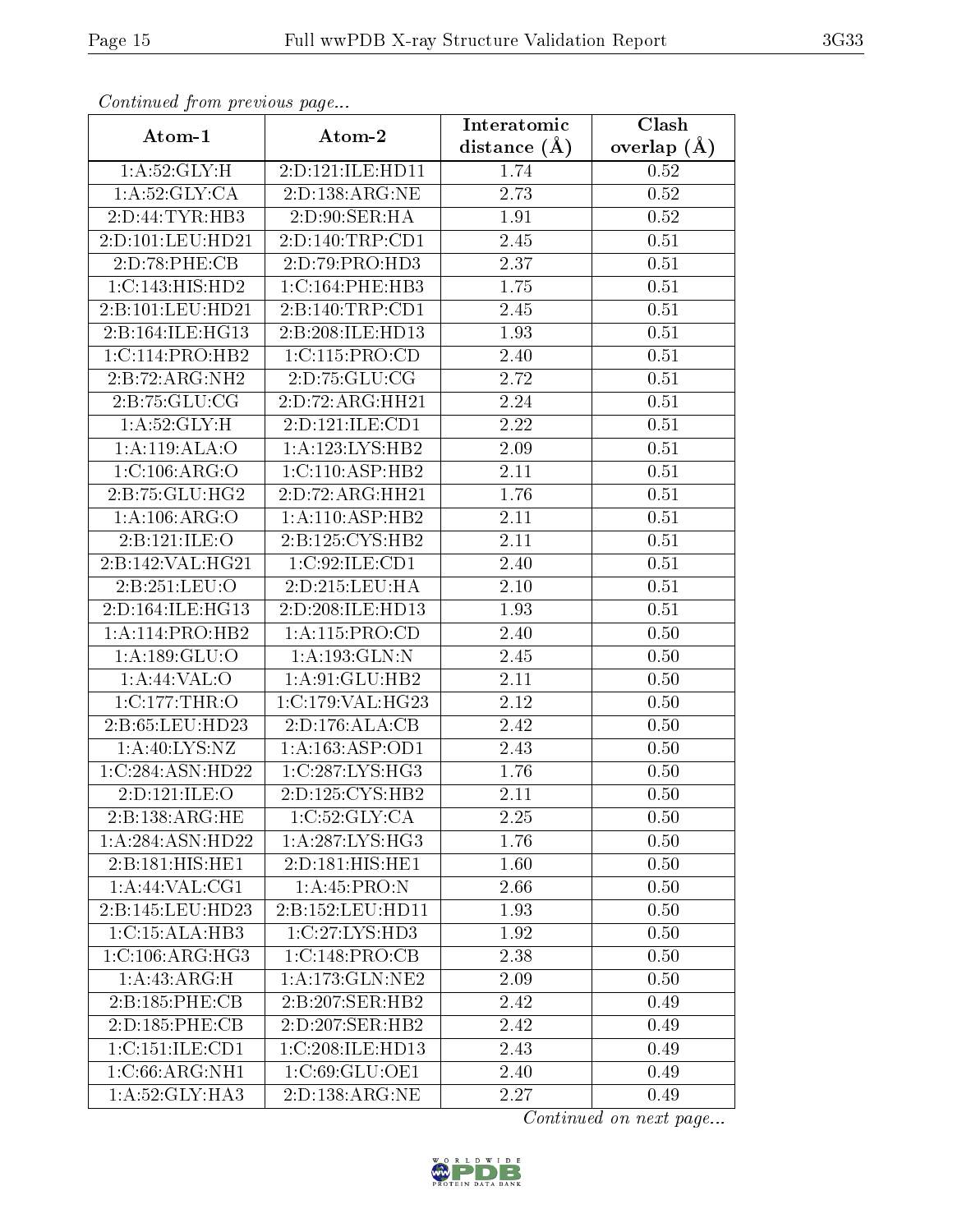| Comunaca jiom previous page |                                | Interatomic    | Clash           |
|-----------------------------|--------------------------------|----------------|-----------------|
| Atom-1                      | Atom-2                         | distance $(A)$ | overlap $(\AA)$ |
| 2:D:201:SER:O               | 2:D:205:THR:HG22               | 2.11           | 0.49            |
| 1: A:176:LEU: C             | 1:A:178:PRO:CD                 | 2.74           | 0.49            |
| 1: A:52: GLY:N              | 2:D:121:ILE:HD11               | 2.28           | 0.49            |
| 2:D:145:LEU:HD23            | 2:D:152:LEU:HD11               | 1.95           | 0.49            |
| 1: A:88:THR:HG22            | 1: A:89: ASP: N                | 2.27           | 0.49            |
| 1: A:52: GLY: CA            | 2:D:138:ARG:CD                 | 2.81           | 0.49            |
| 2: D: 66: GLU: O            | 2:D:70:GLU:HB2                 | 2.13           | 0.49            |
| 1: A:178:PRO:CA             | 1: A:181: VAL:CG2              | 2.52           | 0.49            |
| 2:B:66:GLU:O                | 2:B:70:GLU:HB2                 | 2.13           | 0.49            |
| 1:A:143:HIS:HD2             | 1: A:164:PHE:HB3               | 1.76           | 0.48            |
| 2:D:60:LEU:HD22             | 2:D:99:LEU:HG                  | 1.95           | 0.48            |
| 2:B:201:SER:O               | 2:B:205:THR:HG22               | 2.12           | 0.48            |
| 2:D:64:MET:HE1              | 2:D:103:GLY:HA2                | 1.95           | 0.48            |
| 2:D:158:HIS:HE1             | 2:D:183:GLN:HE21               | 1.60           | 0.48            |
| 1: A:66:ARG:NH1             | 1:A:69:GLU:OE1                 | 2.40           | 0.48            |
| 2:B:60:LEU:HD22             | 2:B:99:LEU:HG                  | 1.95           | 0.48            |
| 1:C:181:VAL:CG1             | 1:C:182:THR:N                  | 2.76           | 0.48            |
| 2:D:248:GLU:O               | 2:D:252:ARG:HG3                | 2.14           | 0.48            |
| 2:B:165:LEU:HA              | 2:B:168:LEU:HD12               | 1.96           | 0.47            |
| 1:C:45:PRO:HD2              | 1:C:55:PRO:CG                  | 2.43           | 0.47            |
| 2:B:251:LEU:HG              | 2:D:215:LEU:HD23               | 1.96           | 0.47            |
| 1:C:197:ALA:HB3             | 1:C:199:PRO:HD2                | 1.95           | 0.47            |
| 2:D:48:VAL:HB               | 2:D:52:ILE:HB                  | 1.96           | 0.47            |
| 1:A:151:ILE:CD1             | 1:A:208:ILE:HD13               | 2.43           | 0.47            |
| 1:C:103:GLN:HE22            | 1:C:111:LYS:CE                 | 2.26           | 0.47            |
| 2:B:248:GLU:O               | 2:B:252:ARG:HG3                | $2.15\,$       | 0.47            |
| 1:A:198:THR:N               | 1:A:199:PRO:HD3                | 2.28           | 0.47            |
| 2:D:165:LEU:HA              | 2:D:168:LEU:HD12               | 1.95           | 0.47            |
| 1:C:88:THR:HG22             | $1:C:89: \overline{\rm ASP:N}$ | 2.30           | 0.47            |
| 2:B:112:LYS:O               | 1:C:56:ILE:CG2                 | 2.59           | 0.46            |
| 1:C:179:VAL:HG12            | 1:C:180:VAL:N                  | 2.30           | 0.46            |
| 2:B:112:LYS:HZ3             | 1:C:54:LEU:CA                  | 2.28           | 0.46            |
| 1: A:58:THR:O               | 1:A:62:VAL:HG23                | 2.15           | 0.46            |
| 2:B:158:HIS:HEL             | 2:B:183:GLN:NE2                | 2.13           | 0.46            |
| 2:B:202:MET:HA              | 2:B:205:THR:HG22               | 1.97           | 0.46            |
| 2: D: 71: GLN: HG2          | 2:D:119:LEU:HD22               | 1.98           | 0.46            |
| 1: A:33: SER:HB2            | 1: A: 35: HIS: HD2             | 1.80           | 0.46            |
| 1:C:198:THR:N               | 1:C:199:PRO:HD3                | 2.29           | 0.46            |
| 2:D:123:LYS:O               | 2: D: 126: ILE: HG12           | 2.16           | 0.46            |
| 2:B:188:LEU:HA              | 2:D:177:LEU:HD11               | 1.97           | 0.46            |
| 2:B:64:MET:HE1              | 2:B:103:GLY:HA2                | 1.97           | 0.46            |

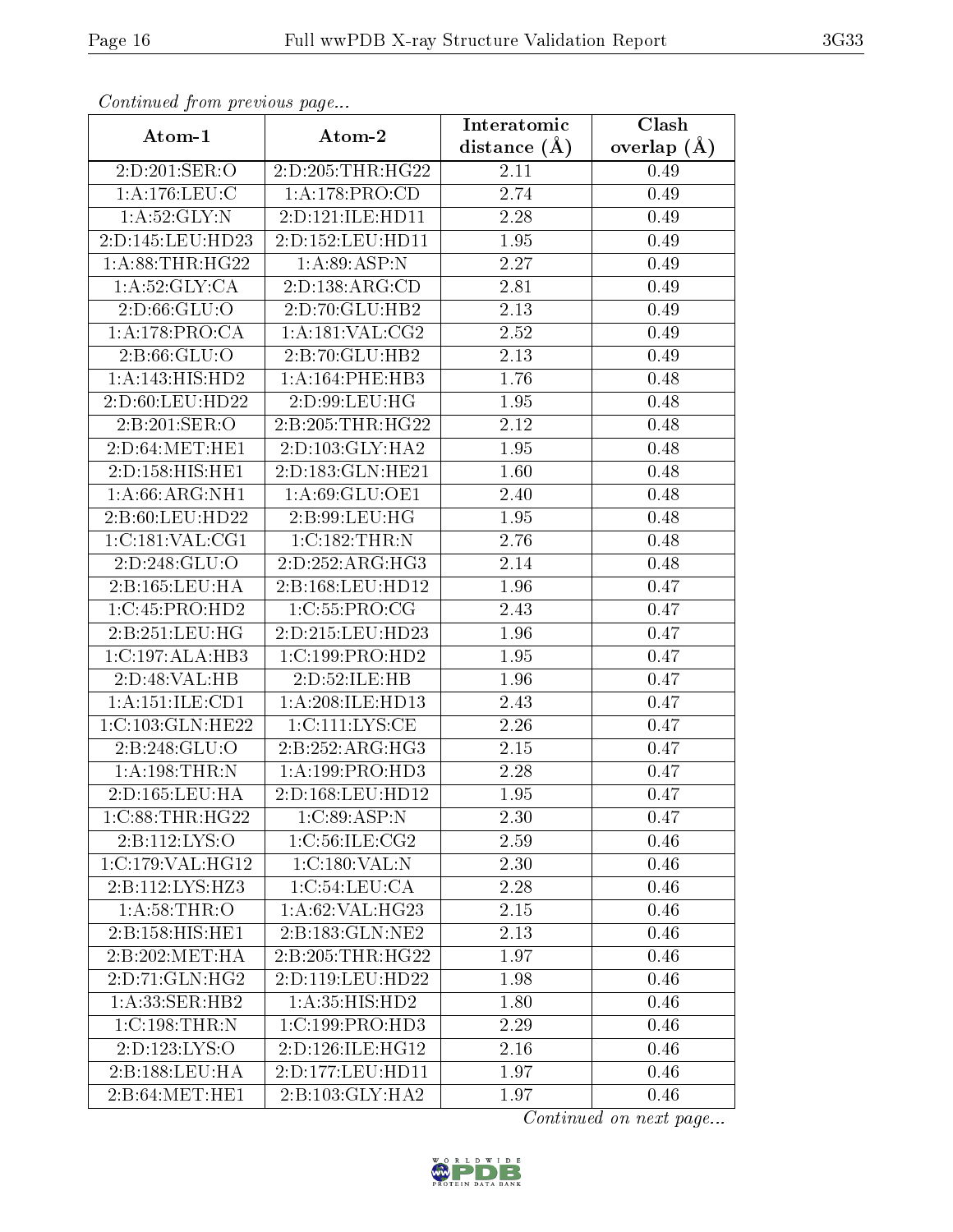| Continuation providuo puga                    |                                                          | Interatomic    | Clash           |
|-----------------------------------------------|----------------------------------------------------------|----------------|-----------------|
| Atom-1                                        | Atom-2                                                   | distance $(A)$ | overlap $(\AA)$ |
| 1:C:33:SER:HB2                                | 1:C:35:HIS:HD2                                           | 1.80           | 0.46            |
| 1:A:103:GLN:HE22                              | 1: A: 111: LYS: CE                                       | 2.25           | 0.46            |
| 1: A:178: PRO:O                               | 1:A:181:VAL:HG23                                         | 2.15           | 0.46            |
| 1: A:52: GLY:O                                | 2:D:121:ILE:CG2                                          | 2.47           | 0.46            |
| 2:D:205:THR:HG23                              | 2:D:240:LEU:HD13                                         | 1.98           | 0.46            |
| 2:B:45:PHE:CZ                                 | 2: B:54: PRO:HA                                          | 2.51           | 0.46            |
| 2:D:202:MET:HA                                | 2:D:205:THR:HG22                                         | 1.97           | 0.46            |
| 2:D:45:PHE:CZ                                 | 2:D:54:PRO:HA                                            | 2.51           | 0.46            |
| 2:B:25:GLN:HG2                                | 2:B:167:ARG:NH2                                          | 2.31           | 0.46            |
| 2:B:145:LEU:HD21                              | 2:B:152:LEU:HD11                                         | 1.98           | 0.46            |
| 1: A:68:LEU:HD21                              | 1:A:141:ILE:HD12                                         | 1.98           | 0.45            |
| 2:D:52:ILE:O                                  | 2:D:53:LYS:CG                                            | 2.64           | 0.45            |
| 2:B:71:GLN:HG2                                | 2:B:119:LEU:HD22                                         | 1.98           | 0.45            |
| 2:B:158:HIS:CE1                               | 2:B:183:GLN:NE2                                          | 2.83           | 0.45            |
| 2:B:205:THR:HG23                              | 2:B:240:LEU:HD13                                         | 1.98           | 0.45            |
| 1:A:12:GLU:O                                  | 1:A:29:ARG:N                                             | 2.38           | 0.45            |
| 2:B:123:LYS:O                                 | 2:B:126:ILE:HG12                                         | 2.16           | 0.45            |
| 1:C:289:ILE:C                                 | 1:C:289:ILE:HD12                                         | 2.37           | 0.45            |
| 1:C:58:THR:O                                  | 1:C:62:VAL:HG23                                          | 2.17           | 0.45            |
| 2:D:185:PHE:HB3                               | 2:D:207:SER:HB2                                          | 1.99           | 0.45            |
| 2:B:205:THR:HG23                              | 2:B:240:LEU:CD1                                          | 2.47           | 0.45            |
| 1:C:219:PHE:CE1                               | 1:C:234:LEU:HD12                                         | 2.52           | 0.45            |
| 2:B:185:PHE:HB3                               | 2:B:207:SER:HB2                                          | 1.98           | 0.45            |
| 1: A:20: GLY:O                                | 1: A:177:THR:HG21                                        | 2.16           | 0.45            |
| 2:B:158:HIS:HE1                               | 2:B:183:GLN:HE21                                         | 1.58           | 0.45            |
| 1:C:75:ASN:HA                                 | 1:C:159:VAL:O                                            | 2.17           | 0.45            |
| 2:D:205:THR:HG23                              | 2:D:240:LEU:CD1                                          | 2.47           | 0.45            |
| 1:C:68:LEU:HD21                               | 1:C:141:ILE:HD12                                         | 1.98           | 0.45            |
| 1:A:106:ARG:HH12                              | 1:A:149:GLU:HB2                                          | 1.73           | 0.45            |
| 1:A:166:LEU:HD23                              | 1:A:169:ILE:HD12                                         | 1.99           | 0.45            |
| 2:D:158:HIS:HE1                               | 2:D:183:GLN:NE2                                          | 2.14           | 0.45            |
| 1:C:170:TYR:HB3                               | 1:C:174:MET:SD                                           | 2.57           | 0.44            |
| 1:A:12:GLU:O                                  | 1:A:28:ALA:HB1                                           | 2.17           | 0.44            |
| $2: B: 188: \overline{\text{LEU}:\text{CD2}}$ | 2:B:188:LEU:C                                            | 2.86           | 0.44            |
| 2:B:52:ILE:O                                  | 2: B: 53: LYS: CG                                        | 2.64           | 0.44            |
| 1:C:170:TYR:O                                 | 1:C:174:MET:CE                                           | 2.61           | 0.44            |
| 2:D:145:LEU:HD21                              | $2:\overline{\mathrm{D}}:152:\mathrm{LEU}:\mathrm{HD11}$ | 2.00           | 0.44            |
| 2:D:25:GLN:HG2                                | 2:D:167:ARG:NH2                                          | 2.31           | 0.44            |
| 1: A:219: PHE:CE1                             | $1:\overline{A}:234:\underline{LEU}:HD12$                | 2.52           | 0.44            |
| 1: A:75: ASN:HA                               | 1: A: 159: VAL: O                                        | 2.17           | 0.44            |
| 2:D:188:LEU:CD2                               | 2:D:188:LEU:C                                            | 2.86           | 0.44            |

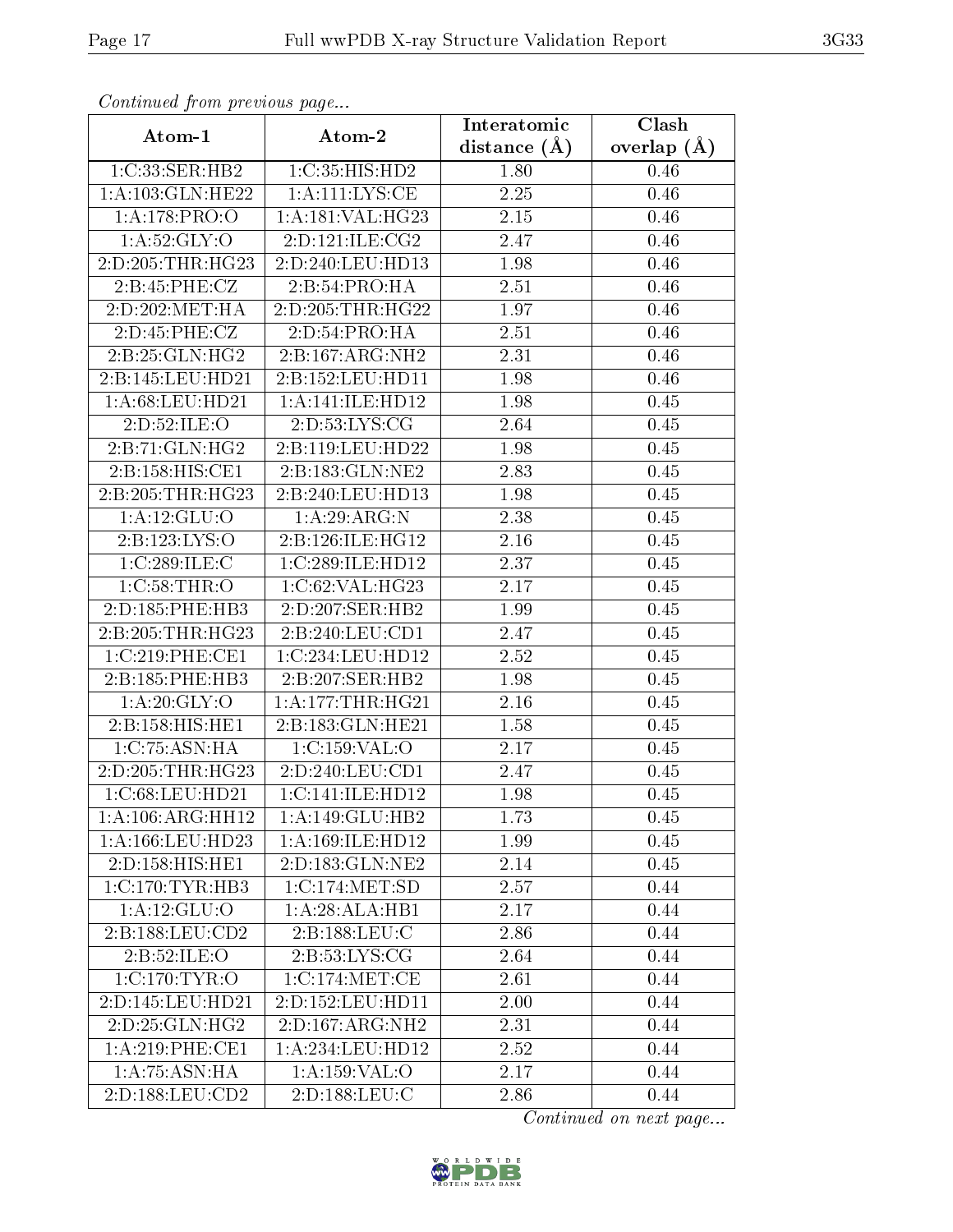| Commuca from previous page        |                            | Interatomic    | Clash           |
|-----------------------------------|----------------------------|----------------|-----------------|
| Atom-1                            | Atom-2                     | distance $(A)$ | overlap $(\AA)$ |
| 2:B:37:ARG:HD2                    | 1:C:70:ALA:HB2             | 1.99           | 0.44            |
| $1:A:198:\overline{\text{THR:H}}$ | 1:A:199:PRO:HD3            | 1.83           | 0.44            |
| 1:A:197:ALA:HB3                   | 1: A: 199: PRO: HD2        | 1.97           | 0.44            |
| 2:B:138:ARG:HE                    | 1:C:52:GLY:H               | 1.66           | 0.44            |
| 2: B: 165: LEU: HG                | 2:B:208:ILE:HD11           | 2.00           | 0.44            |
| 1:C:29:ARG:HG3                    | 1:C:36:PHE:CE1             | 2.53           | 0.43            |
| 1:C:73:HIS:HA                     | 1:C:74:PRO:H <sub>D3</sub> | 1.84           | 0.43            |
| 2:D:165:LEU:HA                    | 2:D:168:LEU:HD11           | $2.00\,$       | 0.43            |
| 1:A:77:VAL:CG2                    | 1:A:162:ALA:HB2            | 2.47           | 0.43            |
| 1: A:219: PHE:HE1                 | 1:A:234:LEU:HD12           | 1.84           | 0.43            |
| 1:A:176:LEU:CA                    | 1:A:178:PRO:HD2            | 2.48           | 0.43            |
| 2:D:228:LEU:O                     | 2:D:232:ILE:HG13           | 2.19           | 0.43            |
| 1:A:22:TYR:CG                     | 1: A:170: TYR: CE2         | 2.81           | 0.43            |
| 2:B:165:LEU:HA                    | 2:B:168:LEU:HD11           | 2.00           | 0.43            |
| 2:B:221:SER:O                     | 2:B:225:LEU:HB2            | 2.18           | 0.43            |
| 1:C:12:GLU:O                      | 1:C:28:ALA:HB1             | 2.18           | 0.43            |
| 2:D:165:LEU:HG                    | 2:D:208:ILE:HD11           | 2.00           | 0.43            |
| 2:D:185:PHE:CE1                   | 2:D:251:LEU:HD22           | 2.53           | 0.43            |
| 2:B:228:LEU:O                     | 2:B:232:ILE:HG13           | 2.19           | 0.43            |
| 1:C:219:PHE:HE1                   | 1:C:234:LEU:HD12           | 1.84           | 0.43            |
| 1:A:289:ILE:HD12                  | 1:A:289:ILE:C              | 2.37           | 0.43            |
| 1: A:29: ARG:HG3                  | 1: A:36: PHE:CE1           | 2.54           | 0.43            |
| 1:C:166:LEU:HD23                  | 1:C:169:ILE:HD12           | 1.99           | 0.43            |
| 1:C:77:VAL:CG2                    | 1:C:162:ALA:HB2            | 2.47           | 0.43            |
| 2:B:185:PHE:CE1                   | 2:B:251:LEU:HD22           | 2.54           | 0.42            |
| 1:A:51:GLY:HA3                    | 2:D:121:ILE:CG1            | 2.45           | 0.42            |
| 1:A:117:LEU:HB2                   | 1: A: 122: ILE: CG1        | 2.46           | 0.42            |
| 2:B:80:LEU:O                      | 2:B:83:ASN:HB3             | 2.20           | 0.42            |
| 1:A:45:PRO:HG2                    | 1: A:55: PRO:CG            | 2.33           | 0.42            |
| 1:C:123:LYS:HG3                   | 1:C:300:LEU:HD23           | 2.02           | 0.42            |
| 1:A:144:ARG:NH1                   | 1: A: 196: TYR: HB3        | 2.35           | 0.42            |
| 1:C:289:ILE:HD13                  | 1:C:294:ALA:HB2            | 2.01           | 0.42            |
| 1: A:43: ARG: N                   | 1: A:173: GLN: NE2         | 2.67           | 0.42            |
| 1:C:129:PHE:CE2                   | 1:C:205:VAL:HG22           | 2.51           | 0.42            |
| 1:C:255:PRO:HA                    | 1:C:256:PRO:HD3            | 1.90           | 0.42            |
| 2:D:80:LEU:O                      | 2:D:83:ASN:HB3             | 2.20           | 0.42            |
| 1:A:289:ILE:HD13                  | 1:A:294:ALA:HB2            | 2.01           | 0.42            |
| $2:B:170:LE\overline{U:HA}$       | 2:B:171:PRO:HD3            | 1.95           | 0.42            |
| 2:B:78:PHE:CB                     | 2:B:79:PRO:HD3             | 2.36           | 0.42            |
| 1:C:114:PRO:CB                    | 1:C:115:PRO:CD             | 2.97           | 0.42            |
| 2:B:150:TRP:CD1                   | 1:C:82:VAL:CG1             | 3.02           | 0.41            |

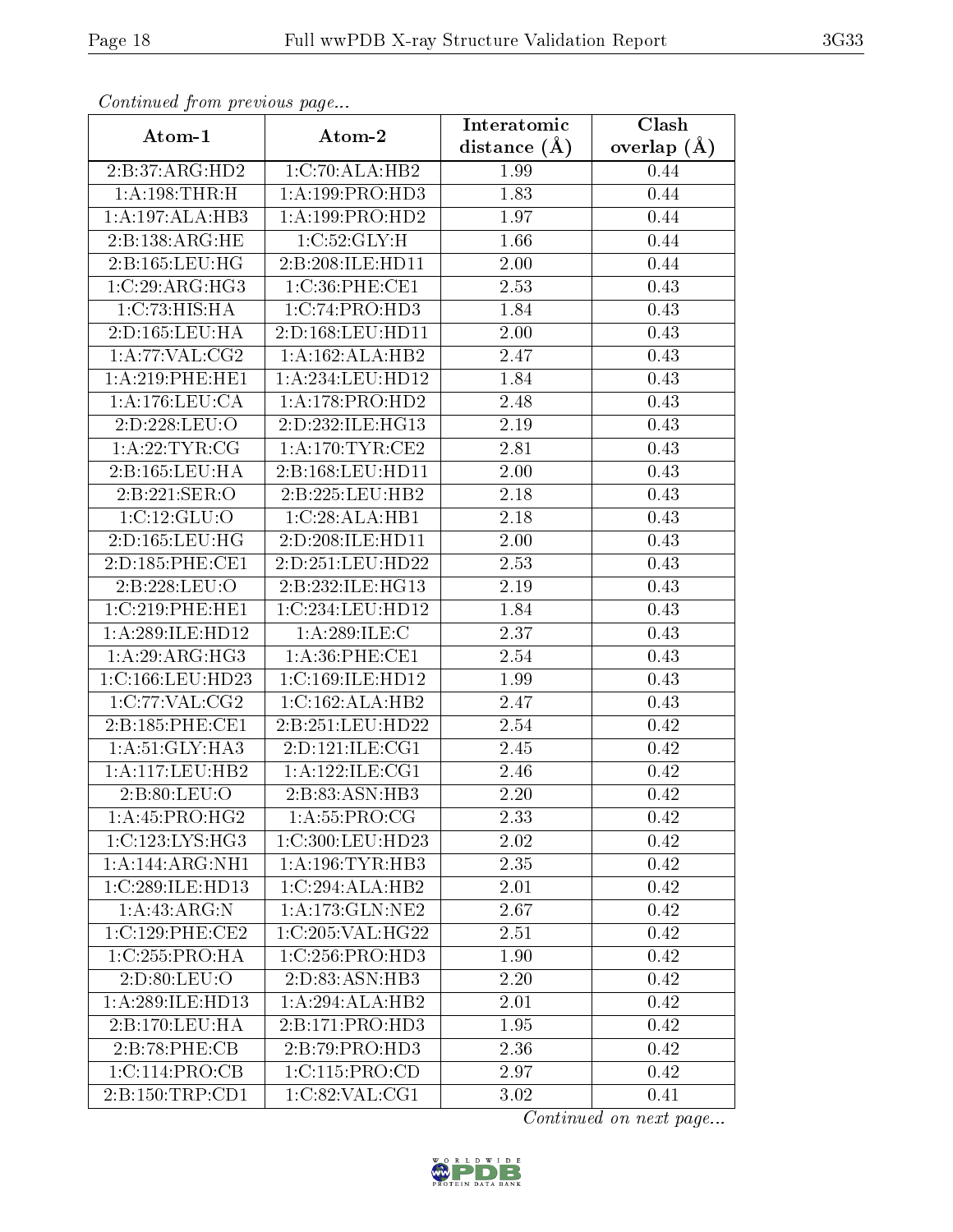| sonomaca jioin proofo ao pago |                    | Interatomic       | $\overline{\text{Clash}}$ |
|-------------------------------|--------------------|-------------------|---------------------------|
| Atom-1                        | Atom-2             | distance $(A)$    | overlap $(A)$             |
| 2:D:137:LEU:HD12              | 2:D:137:LEU:HA     | 1.92              | 0.41                      |
| 2:D:165:LEU:HD23              | 2:D:168:LEU:CD1    | 2.51              | 0.41                      |
| 2:B:172:ARG:HA                | 2:B:175:GLN:HG3    | 2.03              | 0.41                      |
| 2:B:185:PHE:HB2               | 2:B:207:SER:HB2    | 2.03              | 0.41                      |
| 1:C:179:VAL:CG1               | 1:C:180:VAL:N      | 2.82              | 0.41                      |
| 1:C:198:THR:H                 | 1:C:199:PRO:HD3    | 1.84              | 0.41                      |
| 2:D:158:HIS:CE1               | 2:D:183:GLN:NE2    | 2.83              | 0.41                      |
| 1: A:81: ASP:OD1              | 1: A:82:VAL: N     | 2.51              | 0.41                      |
| 2:B:165:LEU:HD23              | 2:B:168:LEU:CD1    | 2.51              | 0.41                      |
| 1: A:52: GLY: CA              | 2:D:138:ARG:HE     | 2.34              | 0.41                      |
| 1:A:183:LEU:HD23              | 1: A: 183: LEU: H  | 1.85              | 0.41                      |
| 2:D:172:ARG:HA                | 2:D:175:GLN:HG3    | 2.02              | 0.41                      |
| 2:D:185:PHE:HB2               | 2:D:207:SER:HB2    | 2.02              | 0.41                      |
| 1: A:123: LYS: HG3            | 1:A:300:LEU:HD23   | 2.02              | 0.41                      |
| 2:B:142:VAL:HG11              | 1:C:92:ILE:CD1     | 2.50              | 0.41                      |
| 1:C:170:TYR:CA                | 1:C:174:MET:HE1    | 2.47              | 0.41                      |
| 1:C:198:THR:N                 | 1:C:199:PRO:HD2    | 2.36              | 0.41                      |
| 2:D:78:PHE:HB3                | 2:D:79:PRO:CD      | 2.41              | 0.41                      |
| 1:C:130:LEU:HD21              | 1:C:205:VAL:HG11   | 2.02              | 0.41                      |
| 1:A:130:LEU:HD21              | 1: A:205: VAL:HGI1 | 2.01              | 0.41                      |
| 1:A:191:LEU:HD13              | 1: A:228:LEU:HD22  | $\overline{2}.03$ | 0.41                      |
| 2:B:92:VAL:HA                 | 2:B:93:PRO:HD3     | 1.92              | 0.41                      |
| 1: A:52: GLY: C               | 2:D:138:ARG:HG2    | 2.38              | 0.41                      |
| 2:B:105:VAL:HG21              | 2:B:140:TRP:HB3    | 2.03              | 0.41                      |
| 2:B:112:LYS:HZ3               | 1:C:54:LEU:CB      | 2.33              | 0.41                      |
| 1:C:192:LEU:HD21              | 1:C:228:LEU:HG     | 2.02              | 0.41                      |
| 2:D:105:VAL:HG21              | 2:D:140:TRP:HB3    | 2.03              | 0.41                      |
| 1:A:198:THR:N                 | 1:A:199:PRO:HD2    | 2.35              | 0.40                      |
| 1: C: 12: GLU: HA             | 1:C:13:PRO:HD3     | 1.90              | 0.40                      |
| 2:B:150:TRP:CG                | 1:C:82:VAL:HG11    | 2.55              | 0.40                      |
| 2:D:52:ILE:O                  | 2:D:53:LYS:HG2     | 2.21              | 0.40                      |
| 1: A:129: PHE:CE2             | 1: A:205:VAL:HG22  | 2.51              | 0.40                      |
| 2:B:52:ILE:O                  | 2: B: 53: LYS: HG2 | 2.22              | 0.40                      |
| 1:C:12:GLU:O                  | 1:C:29:ARG:N       | 2.38              | 0.40                      |

All (2) symmetry-related close contacts are listed below. The label for Atom-2 includes the symmetry operator and encoded unit-cell translations to be applied.

| Atom-1          | Atom-2                                         | Interatomic<br>distance $(A)$ | Clash<br>overlap $(A)$ |
|-----------------|------------------------------------------------|-------------------------------|------------------------|
| 1:C:19:VAL:CG2  | 1:C:19:VAL:CG2[8 554]                          | -50                           |                        |
| 1:A:257:ARG:NH1 | $1:\mathrm{C}:175:\mathrm{ALA}:\mathrm{CB}[7]$ | 2 10                          | 1.10                   |

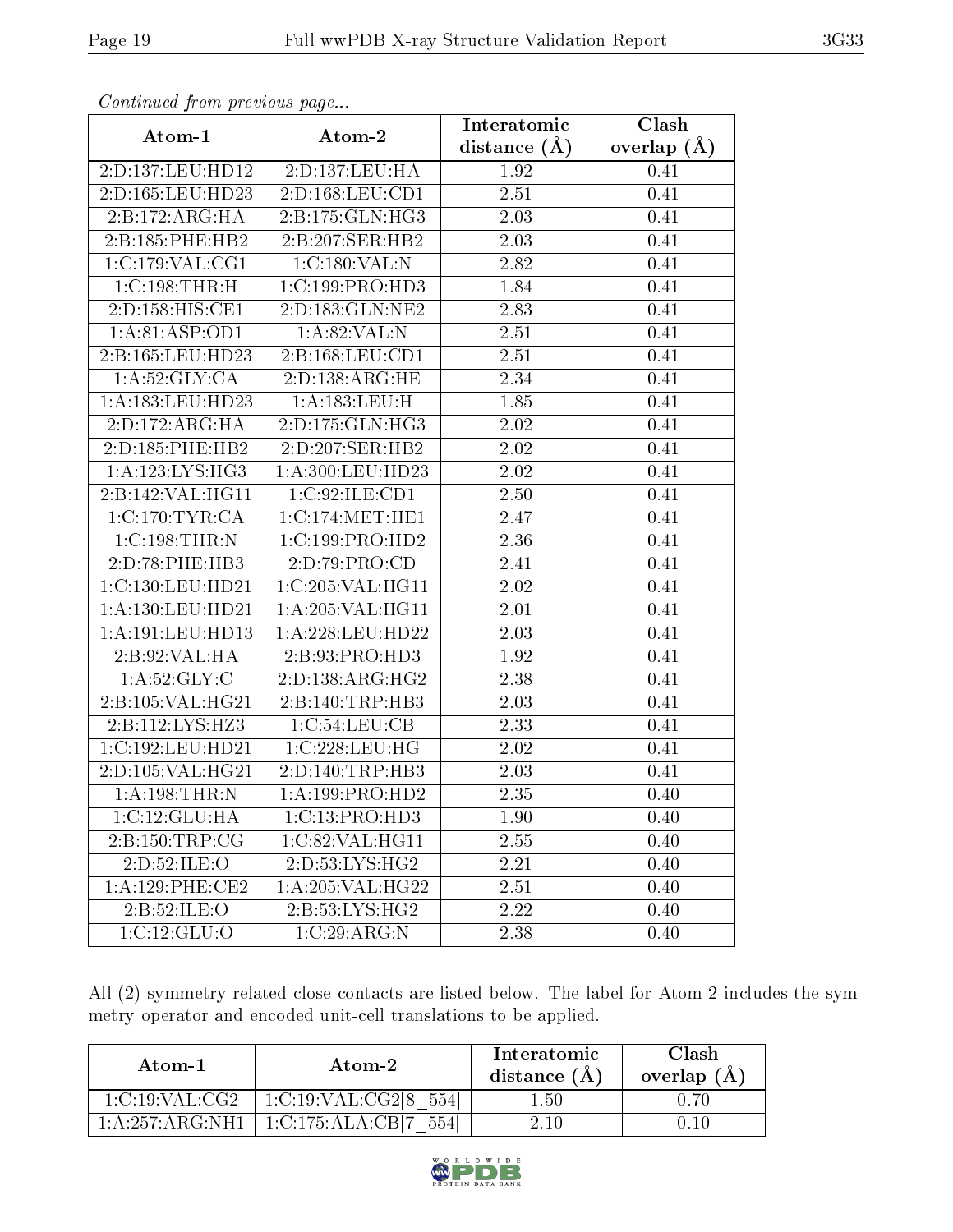### 5.3 Torsion angles  $(i)$

#### 5.3.1 Protein backbone  $(i)$

In the following table, the Percentiles column shows the percent Ramachandran outliers of the chain as a percentile score with respect to all X-ray entries followed by that with respect to entries of similar resolution.

The Analysed column shows the number of residues for which the backbone conformation was analysed, and the total number of residues.

| Mol | Chain   | Analysed          | Favoured     | Allowed   | Outliers |     | Percentiles |  |
|-----|---------|-------------------|--------------|-----------|----------|-----|-------------|--|
|     | А       | $289/308(94\%)$   | 261 $(90\%)$ | $26(9\%)$ | $2(1\%)$ | 22  | 60          |  |
|     | $\rm C$ | $289/308(94\%)$   | 261 $(90\%)$ | $26(9\%)$ | $2(1\%)$ | 22  | 60          |  |
| -2  | Β       | $225/306$ (74%)   | $214(95\%)$  | 11 $(5%)$ |          | 100 | 100         |  |
| 2   | D.      | $224/306$ (73\%)  | 214 $(96\%)$ | $9(4\%)$  | $1(0\%)$ | 34  | 72          |  |
| All | All     | $1027/1228$ (84%) | 950 (92%)    | 72 (7%)   | $5(0\%)$ | 29  | 68          |  |

All (5) Ramachandran outliers are listed below:

| Mol | Chain | Res | <b>Type</b> |
|-----|-------|-----|-------------|
|     |       | 176 | LEU         |
|     |       | 196 | TYR.        |
|     |       | 161 | LEU         |
|     |       | 217 | <b>PRO</b>  |
|     |       | 217 | <b>PRO</b>  |

#### 5.3.2 Protein sidechains (i)

In the following table, the Percentiles column shows the percent sidechain outliers of the chain as a percentile score with respect to all X-ray entries followed by that with respect to entries of similar resolution.

The Analysed column shows the number of residues for which the sidechain conformation was analysed, and the total number of residues.

| Mol                         | Chain         | Analysed         | Rotameric | Outliers  | Percentiles |    |
|-----------------------------|---------------|------------------|-----------|-----------|-------------|----|
|                             | $\mathbf{A}$  | $242/260$ (93\%) | 234 (97%) | $8(3\%)$  | 38          | 73 |
|                             | $\mathcal{C}$ | $242/260$ (93\%) | 235(97%)  | 7(3%)     | 42          | 76 |
| $\overline{2}$              | B             | $196/259$ (76%)  | 191 (97%) | $5(3\%)$  | 46          | 78 |
| $\mathcal{D}_{\mathcal{L}}$ | D             | $195/259$ (75%)  | 190 (97%) | 5(3%)     | 46          | 78 |
| All                         | All           | 875/1038 (84%)   | 850 (97%) | $25(3\%)$ | 42          | 76 |

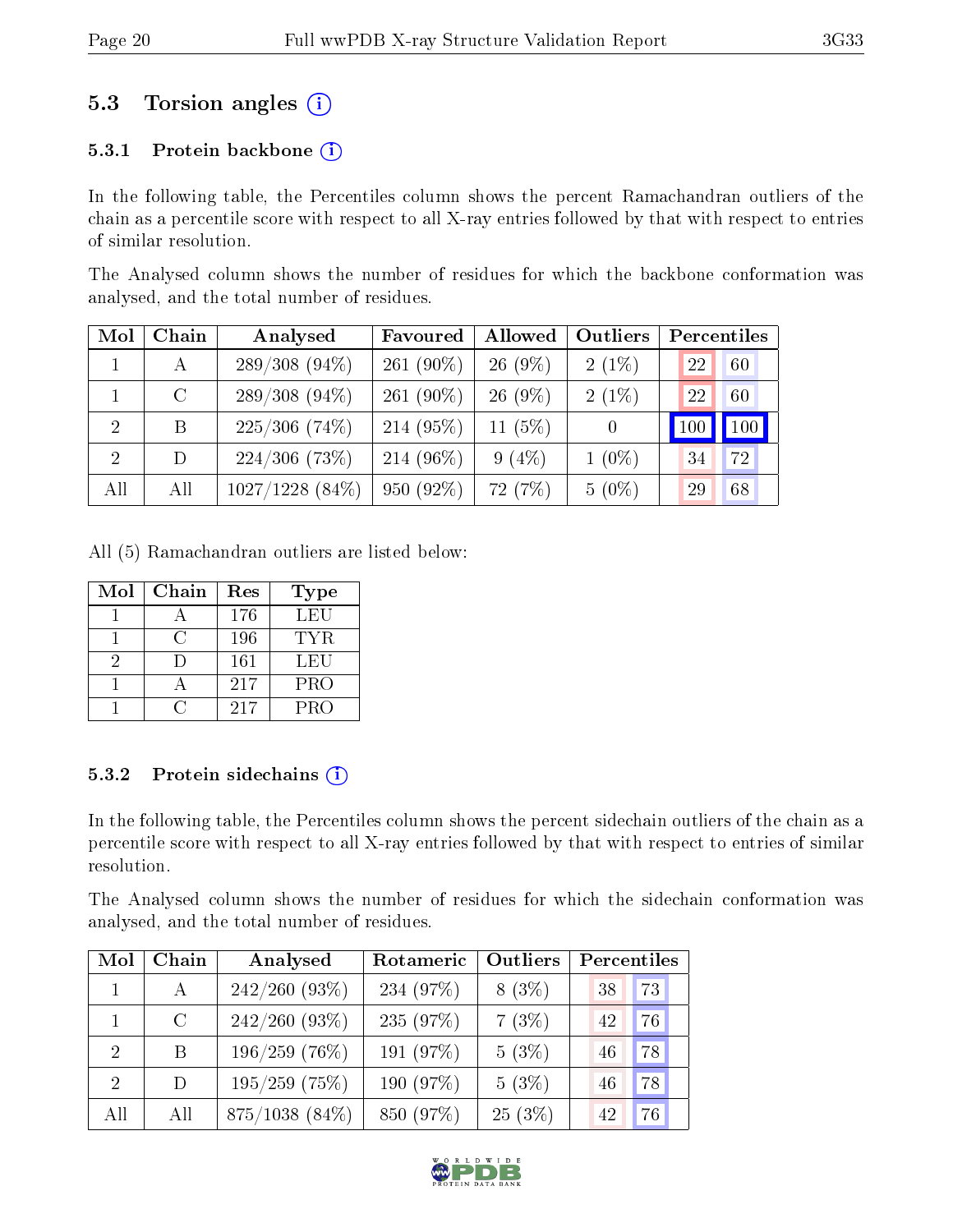| Mol            | Chain                                                                                                                          | Res              | Type                    |
|----------------|--------------------------------------------------------------------------------------------------------------------------------|------------------|-------------------------|
| $\mathbf{1}$   | $\overline{A}$                                                                                                                 | 10               | $\overline{\rm{ARG}}$   |
| $\mathbf{1}$   | $\overline{A}$                                                                                                                 | 65               | <b>LEU</b>              |
| $\overline{1}$ |                                                                                                                                | $\overline{101}$ | $\overline{\text{VAL}}$ |
| $\overline{1}$ | $\frac{\overline{A}}{\overline{A}}$ $\frac{\overline{A}}{\overline{A}}$ $\frac{\overline{A}}{\overline{A}}$                    | $\overline{102}$ | <b>ASP</b>              |
| $\overline{1}$ |                                                                                                                                | $\overline{105}$ | $\overline{\text{LEU}}$ |
| $\overline{1}$ |                                                                                                                                | 136              | $\overline{\text{LEU}}$ |
| $\mathbf{1}$   |                                                                                                                                | 183              | <b>LEU</b>              |
| $\overline{1}$ |                                                                                                                                | 198              | <b>THR</b>              |
| $\overline{2}$ | $\overline{\mathbf{B}}$                                                                                                        | 71               | $\rm G\overline{LN}$    |
| $\overline{2}$ | $\overline{\mathrm{B}}$                                                                                                        | $\overline{80}$  | LEU                     |
| $\overline{2}$ | $\overline{\mathbf{B}}$                                                                                                        | 94               | THR                     |
| $\overline{2}$ | $\overline{\mathbf{B}}$                                                                                                        | $\overline{116}$ | <b>THR</b>              |
| $\overline{2}$ | $\overline{\mathrm{B}}$                                                                                                        | 188              | $\overline{\text{LEU}}$ |
| $\overline{1}$ |                                                                                                                                | $\overline{65}$  | LEU                     |
| $\overline{1}$ |                                                                                                                                | $\overline{101}$ | $\overline{\text{VAL}}$ |
| $\overline{1}$ |                                                                                                                                | 102              | $\overline{\text{ASP}}$ |
| $\overline{1}$ |                                                                                                                                | 105              | $\overline{\text{LEU}}$ |
| $\overline{1}$ | $\overline{C}\ \overline{C}\ \overline{C}\ \overline{C}\ \overline{C}\ \overline{C}\ \overline{C}\ \overline{C}\ \overline{D}$ | 136              | <b>LEU</b>              |
| $\overline{1}$ |                                                                                                                                | $\overline{1}83$ | LEU                     |
| $\overline{1}$ |                                                                                                                                | 198              | <b>THR</b>              |
| $\overline{2}$ |                                                                                                                                | 71               | $\overline{\text{GLN}}$ |
| $\overline{2}$ | $\overline{\rm D}$                                                                                                             | 80               | LEU                     |
| $\overline{2}$ | $\overline{D}$                                                                                                                 | 94               | <b>THR</b>              |
| $\overline{2}$ | $\overline{\rm D}$                                                                                                             | 116              | <b>THR</b>              |
| $\overline{2}$ | $\overline{\rm D}$                                                                                                             | 188              | LEU                     |

All (25) residues with a non-rotameric sidechain are listed below:

Some sidechains can be flipped to improve hydrogen bonding and reduce clashes. All (20) such sidechains are listed below:

| Mol            | Chain          | Res | <b>Type</b> |
|----------------|----------------|-----|-------------|
| 1              | А              | 35  | HIS         |
| 1              | А              | 103 | <b>GLN</b>  |
| 1              | А              | 137 | HIS         |
| 1              | $\overline{A}$ | 173 | <b>GLN</b>  |
| $\overline{1}$ | А              | 227 | GLN         |
| 1              | А              | 284 | <b>ASN</b>  |
| 1              | А              | 286 | HIS         |
| $\overline{2}$ | В              | 55  | HIS         |
| $\overline{2}$ | В              | 100 | <b>GLN</b>  |
| $\overline{2}$ | В              | 158 | HIS         |
| $\overline{2}$ | В              | 181 | HIS         |
| 1              | C              | 35  | HIS         |

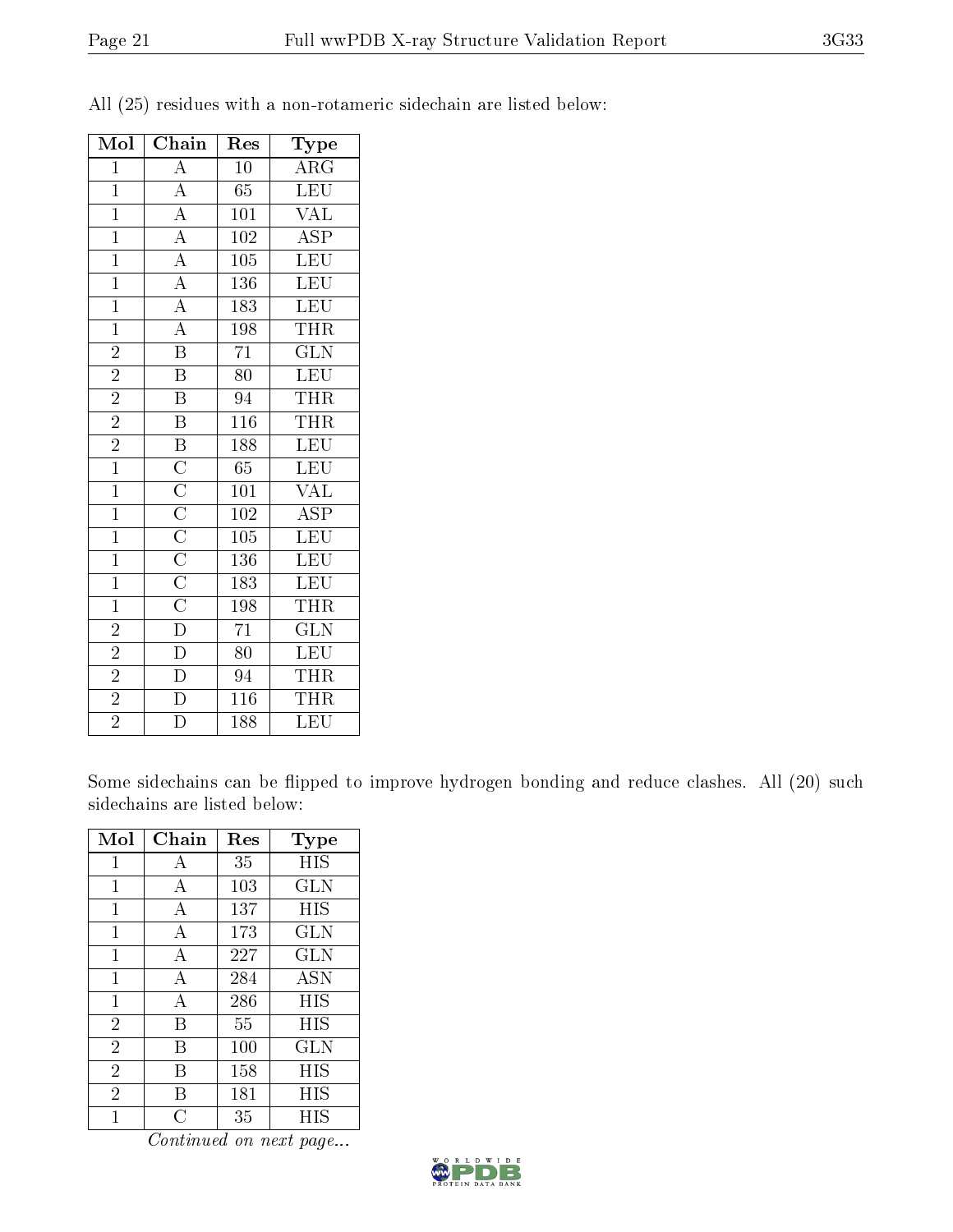| Mol            | Chain          | Res | <b>Type</b> |
|----------------|----------------|-----|-------------|
|                | С              | 103 | <b>GLN</b>  |
|                | С              | 137 | <b>HIS</b>  |
|                | C              | 227 | <b>GLN</b>  |
|                | $\overline{C}$ | 284 | <b>ASN</b>  |
|                | $\mathcal{C}$  | 286 | HIS         |
| $\overline{2}$ | Ð              | 55  | HIS         |
| $\overline{2}$ | D              | 100 | <b>GLN</b>  |
| 2              |                | 158 | <b>HIS</b>  |

Continued from previous page...

#### 5.3.3 RNA (1)

There are no RNA molecules in this entry.

#### 5.4 Non-standard residues in protein, DNA, RNA chains (i)

There are no non-standard protein/DNA/RNA residues in this entry.

#### 5.5 Carbohydrates (i)

There are no carbohydrates in this entry.

#### 5.6 Ligand geometry (i)

There are no ligands in this entry.

#### 5.7 [O](https://www.wwpdb.org/validation/2017/XrayValidationReportHelp#nonstandard_residues_and_ligands)ther polymers  $(i)$

There are no such residues in this entry.

#### 5.8 Polymer linkage issues  $(i)$

There are no chain breaks in this entry.

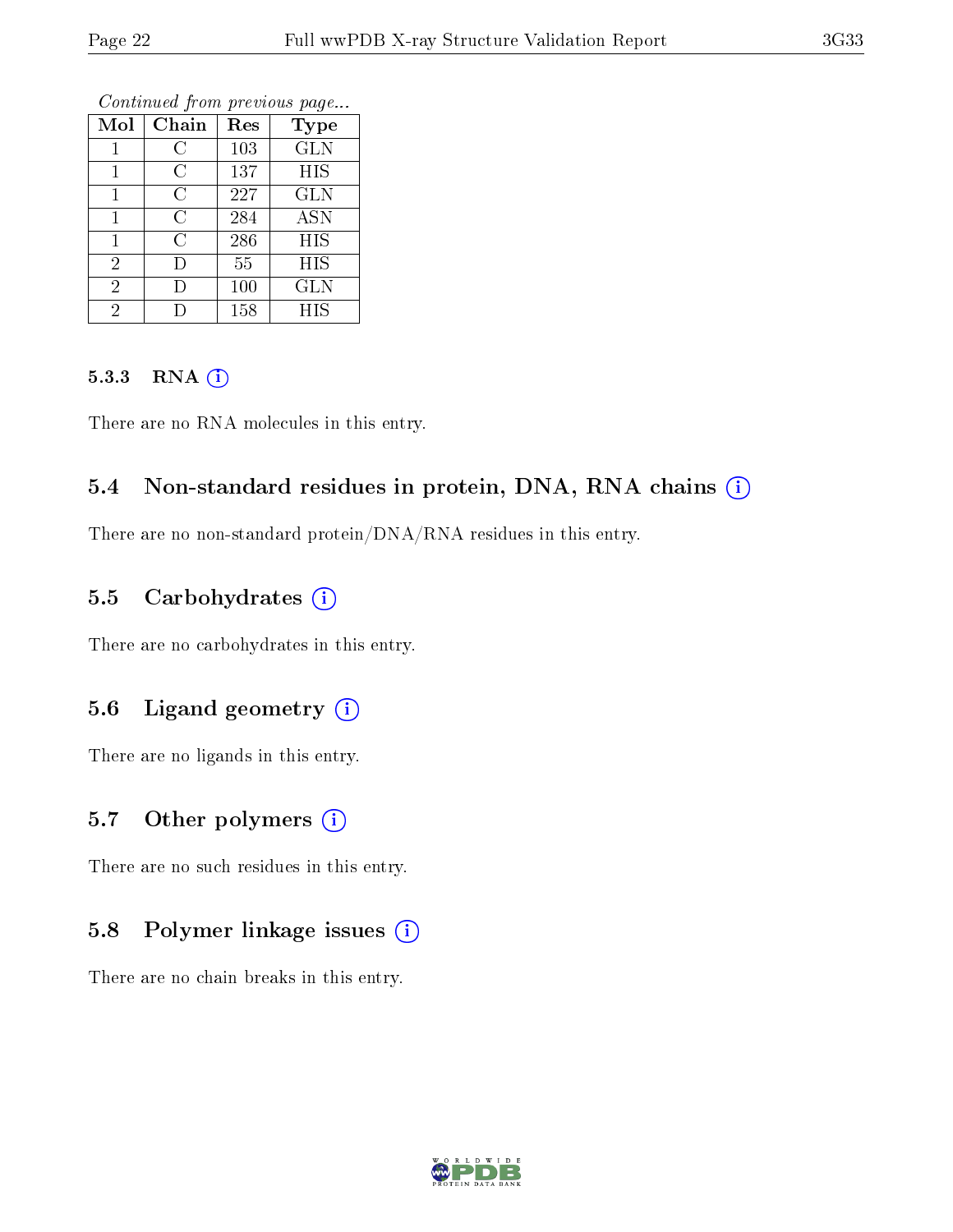## 6 Fit of model and data  $(i)$

### 6.1 Protein, DNA and RNA chains  $(i)$

In the following table, the column labelled  $#RSRZ> 2'$  contains the number (and percentage) of RSRZ outliers, followed by percent RSRZ outliers for the chain as percentile scores relative to all X-ray entries and entries of similar resolution. The OWAB column contains the minimum, median,  $95<sup>th</sup>$  percentile and maximum values of the occupancy-weighted average B-factor per residue. The column labelled ' $Q< 0.9$ ' lists the number of (and percentage) of residues with an average occupancy less than 0.9.

| Mol | Chain                       | Analysed          | $<$ RSRZ $>$ | $\#\text{RSRZ}{>}2$               | $OWAB(A^2)$       | Q <sub>0.9</sub> |
|-----|-----------------------------|-------------------|--------------|-----------------------------------|-------------------|------------------|
|     |                             | $291/308(94\%)$   | 0.63         | 2 <br>$\mathsf{I}$ 7<br>$29(9\%)$ | 35, 39, 43, 45    |                  |
|     | $\mathcal{C}_{\mathcal{C}}$ | $291/308(94\%)$   | 0.55         | 30 $(10\%)$ 6<br> 2               | 35, 39, 43, 45    |                  |
| 2   |                             | $229/306(74\%)$   | 0.12         | 6 $(2\%)$<br>56<br>27             | 37, 40, 42, 44    |                  |
| 2   | D                           | $228/306$ (74\%)  | 0.14         | $3(1\%)$ 77<br>51                 | 40, 42, 44<br>37, |                  |
| All | All                         | $1039/1228(84\%)$ | 0.39         | 5 <br>68 (6\%) 18                 | 35, 40, 43, 45    |                  |

All (68) RSRZ outliers are listed below:

| Mol            | Chain                     | Res             | Type              | <b>RSRZ</b> |
|----------------|---------------------------|-----------------|-------------------|-------------|
| $\mathbf{1}$   | $\boldsymbol{A}$          | 49              | $\rm GLY$         | 5.9         |
| $\overline{1}$ | $\overline{\rm C}$        | $\rm 49$        | <b>GLY</b>        | $5.5\,$     |
| $\mathbf{1}$   | $\overline{\rm A}$        | 114             | PRO               | 5.2         |
| $\mathbf{1}$   | $\boldsymbol{A}$          | 242             | ASP               | 5.1         |
| $\overline{1}$ | $\overline{\rm A}$        | 283             | PHE               | $5.0\,$     |
| $\overline{1}$ | $\overline{\rm A}$        | 244             | PRO               | 4.9         |
| $\overline{1}$ | $\overline{\rm A}$        | 177             | THR               | 4.8         |
| $\overline{1}$ | $\overline{\rm A}$        | 248             | SER               | 4.7         |
| $\mathbf{1}$   | $\overline{\rm A}$        | 256             | PRO               | 4.3         |
| $\mathbf{1}$   | $\overline{\rm C}$        | 256             | PRO               | 4.1         |
| $\overline{2}$ | D                         | 50 <sup>°</sup> | $\rm{ARG}$        | 4.0         |
| $\overline{1}$ | $\overline{\rm A}$        | 254             | PHE               | 4.0         |
| $\overline{1}$ | $\overline{\rm A}$        | 243             | TRP               | 3.9         |
| $\mathbf{1}$   | $\overline{\rm C}$        | 242             | ASP               | 3.8         |
| $\mathbf{1}$   | $\overline{\rm A}$        | 119             | ALA               | 3.7         |
| $\overline{1}$ | $\overline{\rm C}$        | 46              | $\overline{A}$ SN | 3.7         |
| $\overline{2}$ | $\boldsymbol{\mathrm{B}}$ | $50\,$          | $\rm{ARG}$        | $3.6\,$     |
| $\overline{1}$ | $\overline{C}$            | 275             | GLN               | 3.6         |
| $\mathbf{1}$   | $\boldsymbol{A}$          | 275             | <b>GLN</b>        | 3.5         |
| $\mathbf{1}$   | $\mathcal{C}$             | 295             | <b>LEU</b>        | 3.4         |
| $\mathbf{1}$   | А                         | 249             | LEU               | 3.3         |

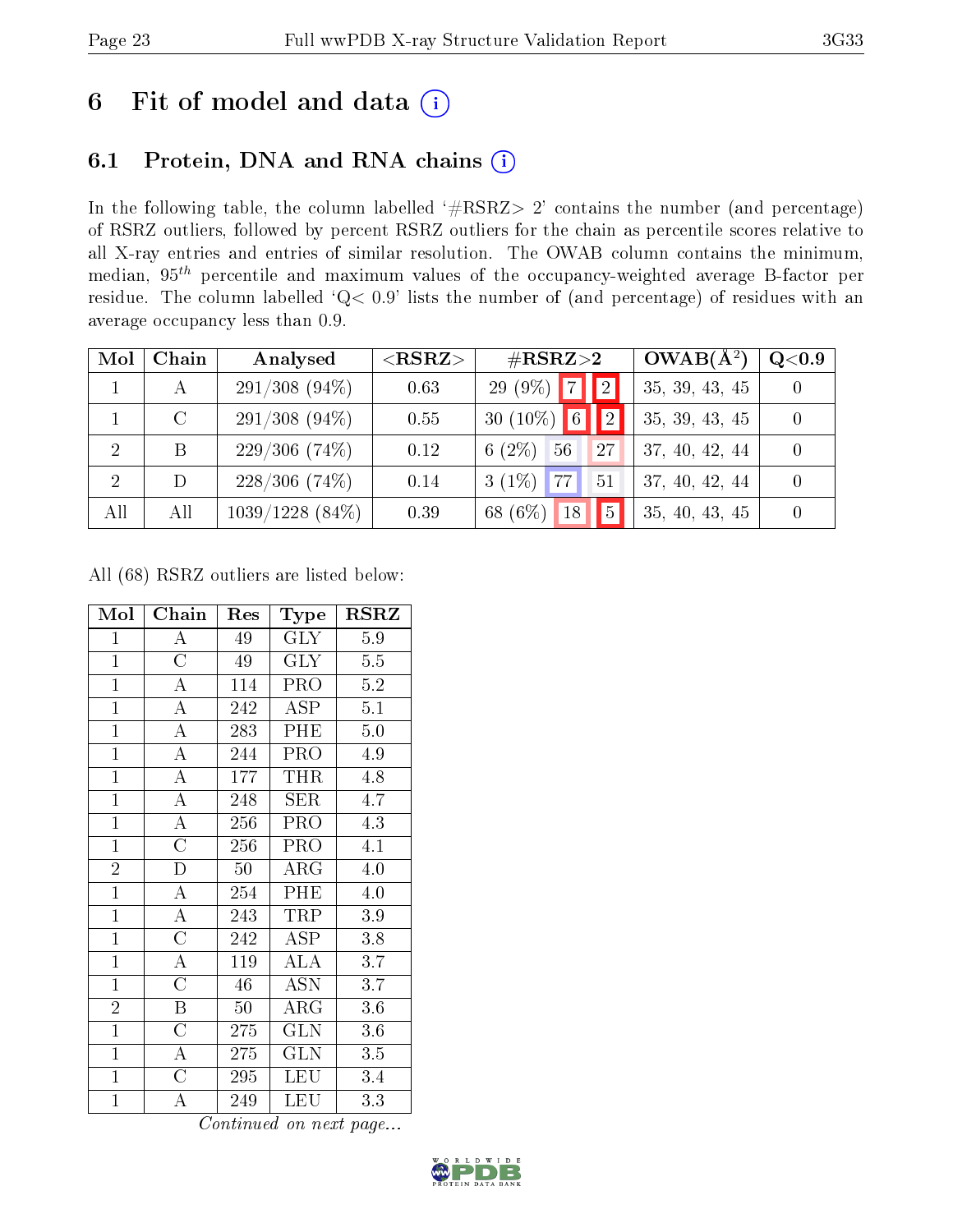|                | Continued from previous page        |                  |                         |                  |
|----------------|-------------------------------------|------------------|-------------------------|------------------|
| Mol            | Chain                               | Res              | Type                    | <b>RSRZ</b>      |
| $\mathbf{1}$   | $\overline{\rm C}$                  | 89               | <b>ASP</b>              | 3.3              |
| $\overline{1}$ |                                     | 254              | $P\overline{HE}$        | $\overline{3.3}$ |
| $\overline{1}$ |                                     | 296              | GLN                     | $3.3\,$          |
| $\overline{1}$ | $\frac{\overline{C}}{\overline{C}}$ | 294              | $\overline{ALA}$        | $\overline{3.1}$ |
| $\overline{1}$ | $\overline{A}$                      | 195              | <b>THR</b>              | $\overline{3.1}$ |
| $\overline{1}$ | $\overline{\rm A}$                  | 113              | $\overline{\text{PRO}}$ | $\overline{3.1}$ |
| $\overline{2}$ | $\overline{B}$                      | 23               | $\overline{\text{GLY}}$ | $\overline{3.1}$ |
| $\overline{1}$ | $\overline{\rm C}$                  | 280              | $\overline{\text{MET}}$ | $\overline{3.0}$ |
| $\overline{1}$ | $\overline{\text{C}}$               | 300              | <b>LEU</b>              | $3.\overline{0}$ |
| $\overline{1}$ | $\overline{\rm C}$                  | $\overline{45}$  | $\overline{\text{PRO}}$ | $\overline{2.9}$ |
| $\overline{1}$ | $\overline{A}$                      | $12\,$           | GLU                     | $2.9\,$          |
| $\overline{2}$ | $\overline{\mathrm{B}}$             | <b>129</b>       | $\overline{\text{ASP}}$ | $2.\overline{8}$ |
|                | $\overline{\rm D}$                  | 169              | <b>SER</b>              | 2.8              |
| $\frac{2}{1}$  | $\overline{A}$                      | 46               | $\overline{\text{ASN}}$ | $\overline{2.7}$ |
| $\overline{1}$ | $\overline{C}$                      | 244              | $\overline{\text{PRO}}$ | $2.7\,$          |
| $\mathbf{1}$   |                                     | 252              | $\overline{\text{GLY}}$ | $2.6\,$          |
| $\overline{1}$ | $\frac{\overline{C}}{\overline{C}}$ | 88               | <b>THR</b>              | $\overline{2.6}$ |
| $\mathbf{1}$   | $\frac{\overline{C}}{C}$            | 279              | $\overline{\text{GLU}}$ | $2.\overline{6}$ |
| $\overline{1}$ |                                     | 47               | $\overline{\text{GLY}}$ | $\overline{2.5}$ |
| $\overline{1}$ | $\overline{\rm C}$                  | 271              | $\overline{\text{GLU}}$ | $\overline{2.5}$ |
| $\mathbf{1}$   | $\overline{\mathbf{A}}$             | 295              | LEU                     | 2.5              |
| $\overline{1}$ | $\overline{A}$                      | $52\,$           | $\overline{\text{GLY}}$ | $2.\overline{4}$ |
| $\overline{1}$ | $\overline{\rm C}$                  | 243              | <b>TRP</b>              | 2.4              |
| $\overline{1}$ | $\overline{A}$                      | 193              | $\overline{\text{GLN}}$ | 2.4              |
| $\overline{1}$ | $\overline{A}$                      | 179              | <b>VAL</b>              | 2.4              |
| $\overline{2}$ | $\overline{B}$                      | 169              | SER                     | 2.4              |
| $\overline{1}$ | $\overline{A}$                      | $\overline{111}$ | $\overline{\text{LYS}}$ | $\overline{2.4}$ |
| $\overline{1}$ | $\overline{\rm C}$                  | $8\overline{7}$  | ${\rm ARG}$             | 2.4              |
| 1              | А                                   | 87               | $\rm{ARG}$              | 2.3              |
| $\mathbf{1}$   | $\boldsymbol{A}$                    | 45               | <b>PRO</b>              | 2.3              |
| $\mathbf{1}$   | $\overline{A}$                      | 245              | $\rm{ARG}$              | 2.3              |
| $\mathbf{1}$   | $\overline{\rm C}$                  | $52\,$           | <b>GLY</b>              | $2.\overline{2}$ |
| $\overline{1}$ | $\overline{A}$                      | 300              | <b>LEU</b>              | 2.2              |
| $\mathbf{1}$   | $\overline{A}$                      | 174              | $\overline{\text{MET}}$ | $2\overline{.2}$ |
| $\mathbf{1}$   | $\overline{\rm C}$                  | 298              | <b>SER</b>              | $2.2\,$          |
| $\mathbf{1}$   | $\overline{A}$                      | 192              | LEU                     | 2.1              |
| $\mathbf{1}$   | $\overline{\rm C}$                  | 283              | PHE                     | $\overline{2.1}$ |
| $\overline{2}$ | $\overline{\mathrm{B}}$             | 132              | <b>VAL</b>              | 2.1              |
| $\overline{1}$ | $\overline{\rm C}$                  | 278              | LEU                     | 2.1              |
| $\mathbf{1}$   | $\overline{\rm C}$                  | $113\,$          | PRO                     | 2.1              |
| $\mathbf{1}$   | $\overline{\mathrm{C}}$             | 234              | $\overline{\text{LEU}}$ | 2.1              |
| $\mathbf{1}$   | $\overline{\overline{\rm C}}$       | 293              | $\overline{\rm{ARG}}$   | 2.0              |